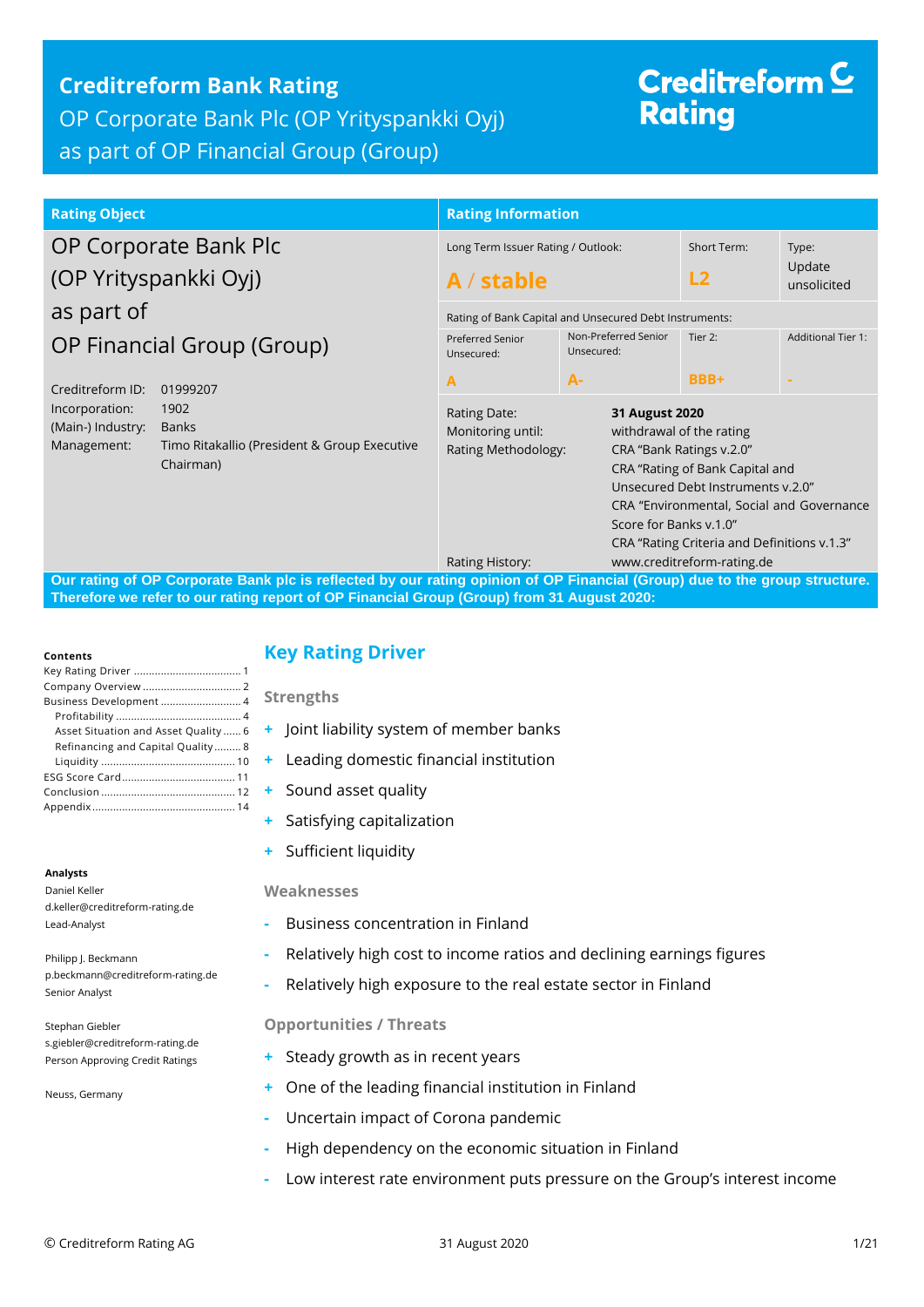## **Company Overview**

OP Financial Group (hereafter: OPF or the Group) is a cooperative financial service group formed by independent cooperative banks and the Group's Central Cooperative (central institution) with its subsidiaries operating under the principle of joint and several liability. The Group's headquarters are located in Helsinki and its roots date back to the year 1902. The amalgamation of OPF is the second-largest financial conglomerate in Finland (in terms of total assets) with a market share of 35.5% in loans and 39.2% in deposits in Finland (as of December 2019). OPF consists of 141 member cooperative banks as of May 2020 and their central cooperative, OP Cooperative, with its subsidiaries and affiliates. With 12,226 employees and 352 branches at the end of 2019, OPF serves approximately 3.3 million customers (thereof 3.6 million private and 0.3 million corporate customers).

OP Financial Group comprises banking and insurance business activities in its three main business segments: Retail Banking (Private Banking and SME Customers), Corporate Banking (Banking Corporate and Institutional Customers), and Insurance. In addition, the Group's operations, which support these segments, such as the activities of OP Cooperative as well as OP Corporate Bank Group's Treasury and the Markets division, are condensed into other operations. See chapter Profitability for the contribution of each operating segment to the Group's operating pre-tax profit in 2019.

OP Financial Group comprises the member cooperative banks and those non-amalgamation entities of which entities belonging to the amalgamation hold more than half of the total votes. The Group's member cooperative banks are independent, local deposit banks primarily engaged in retail banking, and provide their services to households, SME and public-sector entities. The central cooperative of OP Financial Group is OP Cooperative. The Group denotes two major fully owned entities (note that our rating of the Group reflects in particular the rating of these entities). OP Corporate Bank plc (OP Yrityspankki Oyj), which is responsible for the senior unsecured bond issues of the Group and OP Mortgage Bank PLC (OP-Asuntoluottopankki Oyj), which is responsible for the Group's secured funding by issuing mortgage-backed covered bonds.

Within the Group exists a joint liability system, based on the '*Act on the Amalgamation of Deposit Banks'* in Finland. OP Cooperative and its member credit institutions are liable for each other's debts and commitments in accordance with this Amalgamations Act; however, insurance companies do not fall within the scope of joint liability.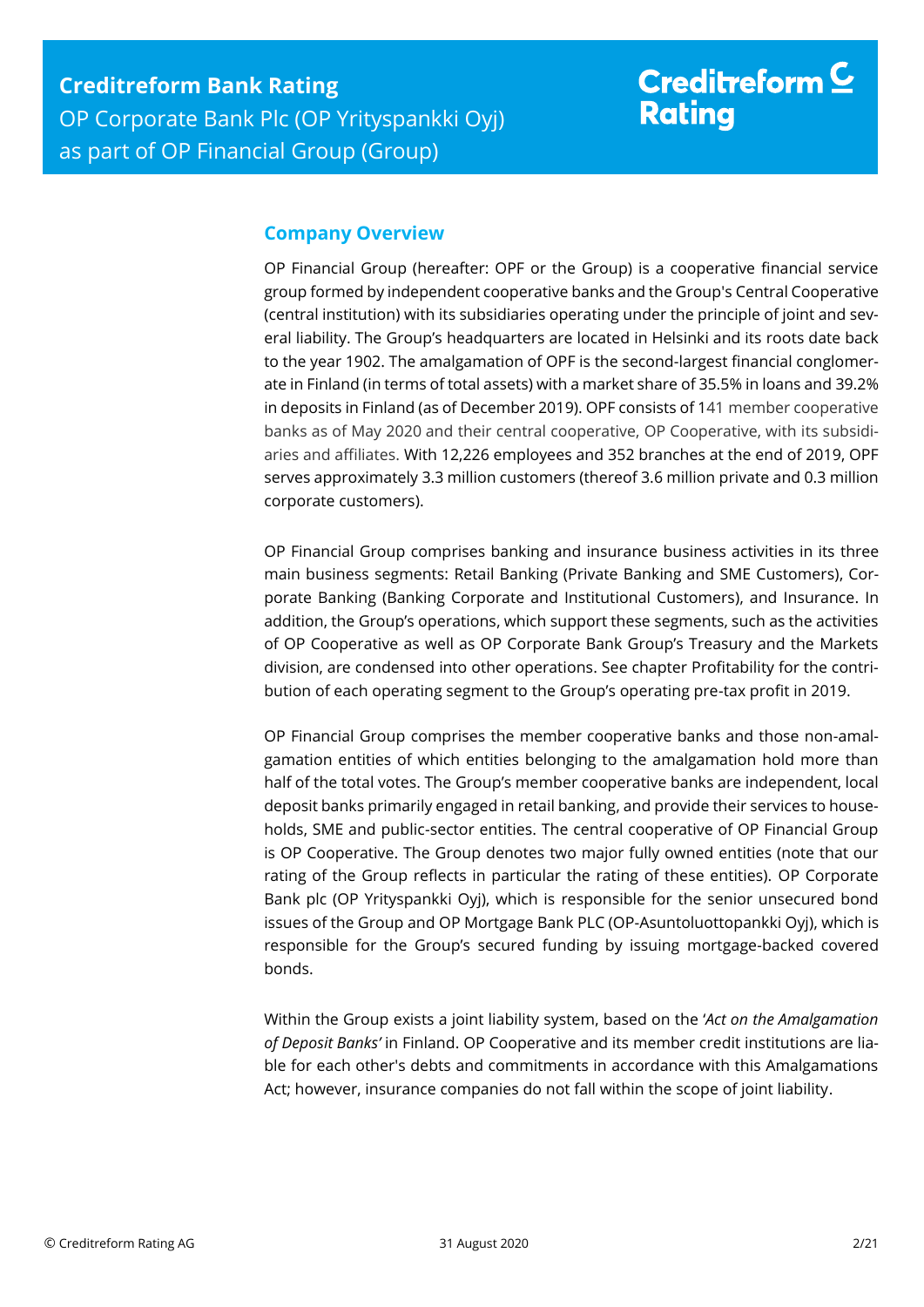The major fully-owned subsidiaries and the Group structure of OPF can be found in Chart 1 below:

Chart 1: Main subsidiaries and structure of OP Financial Group| Source: Website of OP Financial Group 2 million owner-customers



The Group's strategic priorities for 2020 are as follows: Best customer experience, more benefit for owner-customers, excellent employee experience, fast growth in profits than in expenses and a productive development.

In addition, the Group's long-term targets up to 2025 are to maintain a CET1 ratio of 4 percentage points above the regulatory requirements (in June 2020 at 13.7%), a return on equity ratio of 8% and to reach a credit rating of at least "AA-".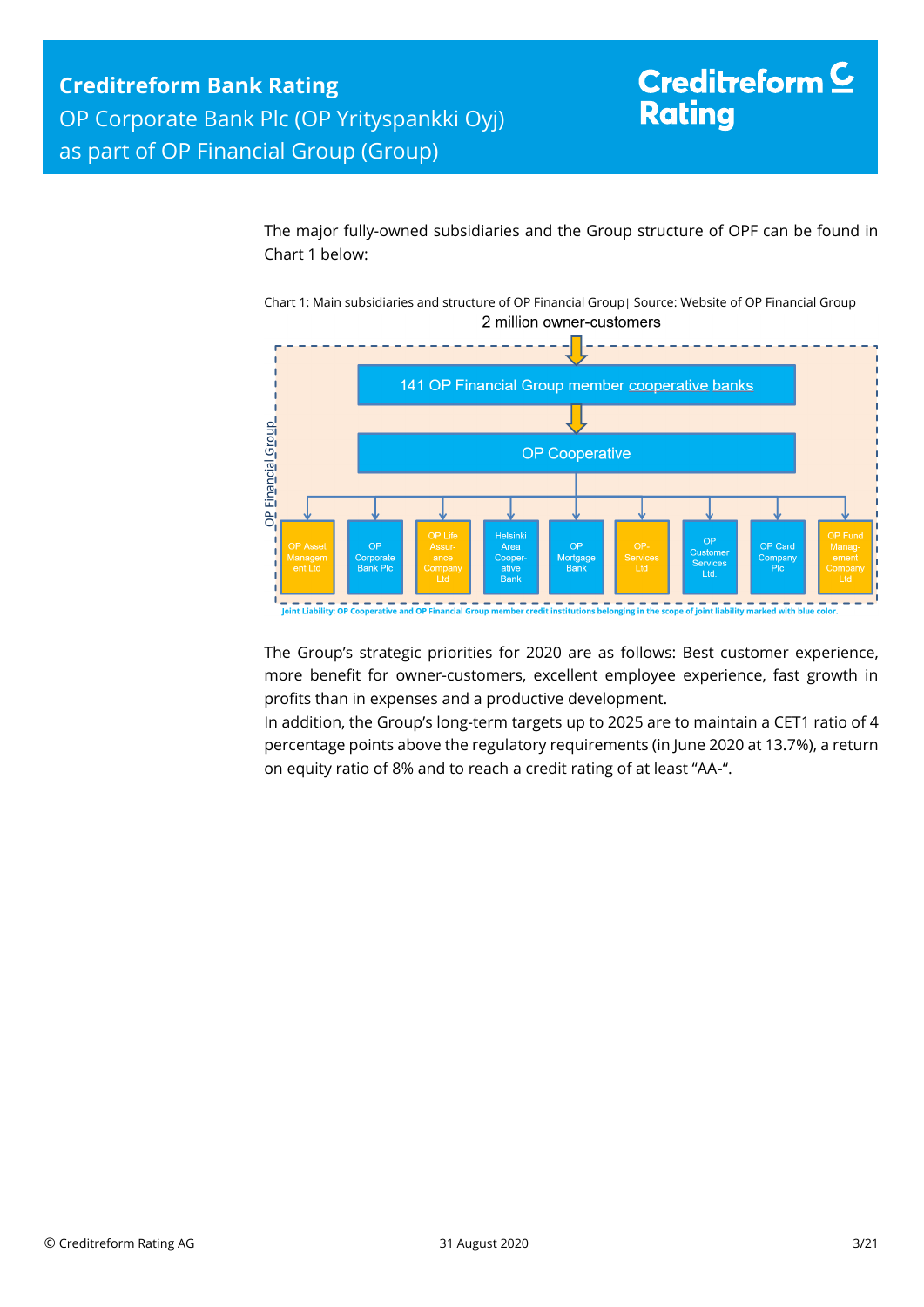## <span id="page-3-0"></span>**Business Development**

### <span id="page-3-1"></span>**Profitability**

OPF's operating income amounted to €3.1 billion in 2019, remaining roughly constant over the past years. Net interest income as major source of income contributed 39% to OPF's operating income, increasing by 6% compared to the previous year (€70 million) as a result of increasing interest income from customer loans and reduced interest expense, due to favorable derivatives contracts hedges. Net fee and commission income as well as Net trading income accounted each for about 29% of the Group's operating income. The strong increase in net trading income is primarily a result from fair value gains in derivatives as well as in shares, thus likely not sustainable for following years. By contrast, the strong decline in net insurance income is a result from a change in supplementary interest rate provisions as well as to a larger extent from technical items in the life insurance business.

Operating expenses amounted to €2.26 billion in 2019, increasing by 2.5% in a yearover-year comparison (€56 million). On one hand, OPF is able to keep the personnel expenses roughly constant. On the other hand, OPF reveals rising other expense. The increase in other expense is due to rising expense in relation to OP bonuses to ownercustomers (+23m EUR) and the temporary exemption item (+131m EUR) in relation with its insurance business / IFRS accounting issue. In addition, Tech and communications expenses increased over the past years due to rising investments in digital services such as a Group-level IT platform.

OPF's pre-impairment profit amounted to  $\epsilon$ 917 million in the fiscal year 2019. After deduction of write-downs, non-recurring items and taxes, the operating net profit decreased by 10% YOY (€77 million) to a total of €670 million in 2019. In addition, considering the past years in general, OPF reveals a steady decrease of its net profit, a main driver of the rating downgrade. Moreover, in 2018 OPF has benefited from nonrecurring income in the amount of 286m EUR in relation with the transfer of the management of OPF's pensions costs. Thus, OPF is currently not able to reach its prior level of profitability in recent years.

Considering OPFs first-half results 2020 and the Corona pandemic impact, the Group records declining earnings (EBT H1-2020: €287 million vs. EBT H1-2019: €396 million), in particular in its net trading income. In addition, the impairments are more than 4 times higher than in the same period in 2019 (166m EUR vs. 39m EUR). The annualized cost of risk of OPF reached 35bp, which is compared to the European peers still on a low level. However, the net profit is likely to decrease in 2020 again.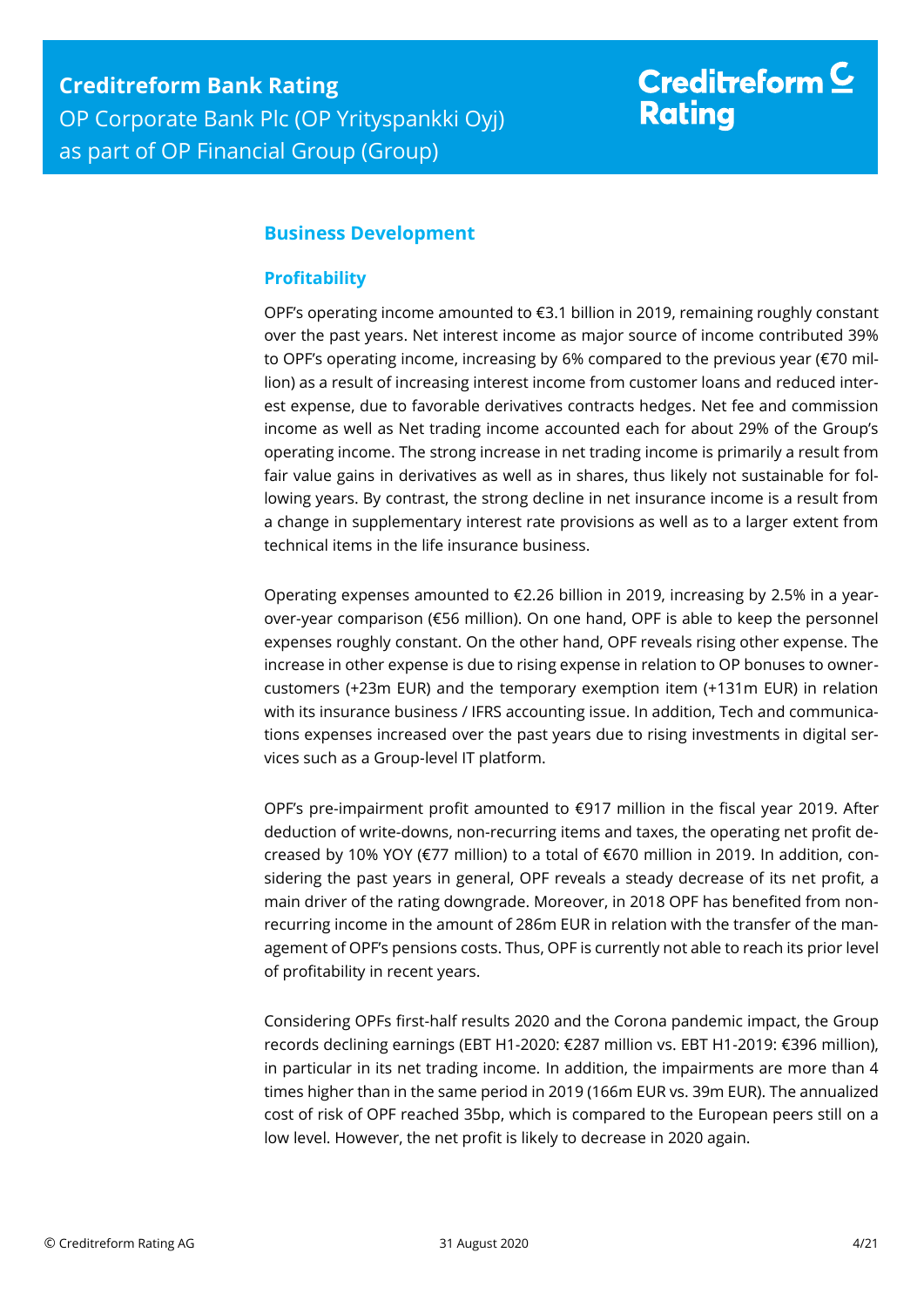A detailed group income statement for the years of 2016 through 2019 can be found in Figure 1 below:

| Figure 1: Group income statement   Source: eValueRate / CRA |  |
|-------------------------------------------------------------|--|
|                                                             |  |

| <b>Income Statement</b>                                      | 2016      | 2017      | 2018      | %        | 2019      |
|--------------------------------------------------------------|-----------|-----------|-----------|----------|-----------|
| Income (€000)                                                |           |           |           |          |           |
| Net Interest Income                                          | 1.059.000 | 1.101.000 | 1.180.000 | $+5,9$   | 1.250.000 |
| Net Fee & Commission Income                                  | 859.000   | 879.000   | 887.000   | $+5,5$   | 936.000   |
| Net Insurance Income                                         | 320.000   | 294.000   | 477.000   | $-98,5$  | 7.000     |
| Net Trading Income                                           | 624.000   | 583.000   | 250.000   | $> +100$ | 917.000   |
| <b>Equity Accounted Results</b>                              | 1.000     | 27.000    | 41.000    | $-95,1$  | 2.000     |
| Dividends from Equity Instruments                            | 40.000    | 109.000   |           | ٠        |           |
| Other Income                                                 | 119.000   | 155.000   | 71.000    | $-9,9$   | 64.000    |
| <b>Operating Income</b>                                      | 3.022.000 | 3.148.000 | 2.906.000 | $+9,3$   | 3.176.000 |
| Expenses (€000)                                              |           |           |           |          |           |
| Depreciation and Amortisation                                | 159,000   | 246.000   | 325.000   | $-14.8$  | 277,000   |
| Personnel Expense                                            | 762.000   | 758.000   | 802.000   | $-2.6$   | 781.000   |
| Tech & Communications Expense                                | 301.000   | 371.000   | 390.000   | $+0,0$   | 390.000   |
| Marketing and Promotion Expense                              | 36.000    | 35.000    | 37.000    | $+5,4$   | 39.000    |
| Other Provisions                                             |           |           |           |          |           |
| Other Expense                                                | 573.000   | 643.000   | 649.000   | $+19,0$  | 772.000   |
| <b>Operating Expense</b>                                     | 1.831.000 | 2.053.000 | 2.203.000 | $+2.5$   | 2.259.000 |
| Operating Profit & Impairment (€000)                         |           |           |           |          |           |
| <b>Pre-impairment Operating Profit</b>                       | 1.191.000 | 1.095.000 | 703.000   | $+30,4$  | 917.000   |
| Asset Writedowns                                             | 129,000   | 89.000    | 46.000    | $+89.1$  | 87.000    |
| Net Income (€000)                                            |           |           |           |          |           |
| Non-Recurring Income                                         | 76.000    | 25.000    | 302.000   | $-97,4$  | 8.000     |
| Non-Recurring Expense                                        |           |           |           |          |           |
| <b>Pre-tax Profit</b>                                        | 1.138.000 | 1.031.000 | 959.000   | $-12,6$  | 838.000   |
| Income Tax Expense                                           | 223.000   | 214.000   | 212.000   | $-20,8$  | 168.000   |
| <b>Discontinued Operations</b>                               |           |           |           |          |           |
| Net Profit (€000)                                            | 915.000   | 817.000   | 747.000   | $-10,3$  | 670.000   |
| Attributable to minority interest (non-controlling interest) | 2.000     | 6.000     | 8.000     | $-25,0$  | 6.000     |
| Attributable to owners of the parent                         | 913.000   | 812.000   | 739.000   | $-10,3$  | 663.000   |

See Chart 2 for the contributions of each business segment to OPF's pre-tax profit of €882 million in 2019.

Chart 2: Pre-tax profit by business segments of OPF in 2019 | Source: Source: Own presentation based on data of Annual Report 2017 of OPF

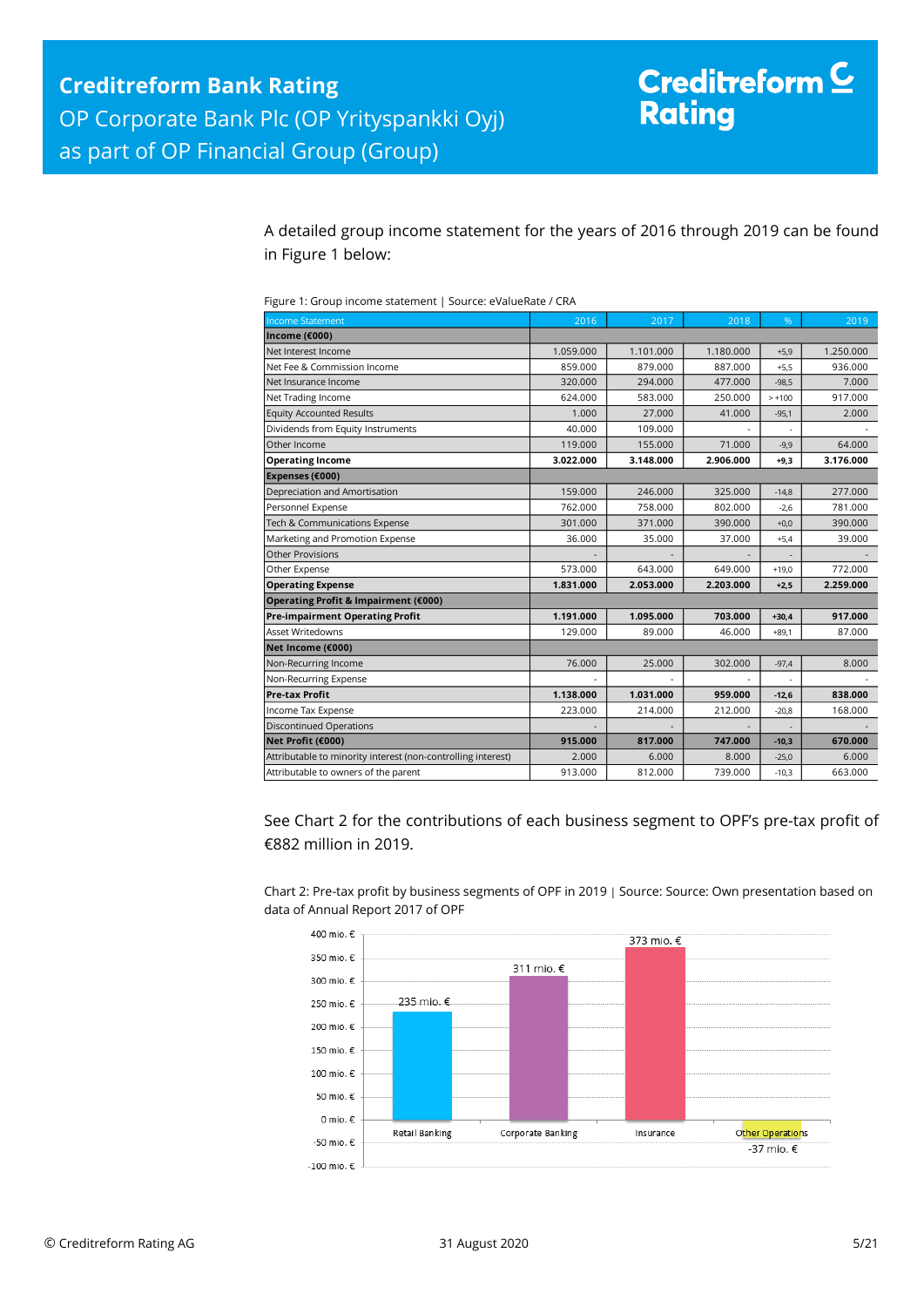Due to the decline in OPF's net profit in 2019, the Group recorded deteriorated earnings figures, which are now on a below peer group average level.

As a result of the steady deterioration of the Group's main earnings figures (ROA, ROE and RORWA), OPF's figures are now below the average of the Group's competitors. In addition, considering OPF's cost income ratio ex. Trading, OPF reveals a ratio of 100%. Thus, without the trading income, which is in 2019 primarily boosted by fair value gains, OPF is hardly being profitable. As a result of the current Corona pandemic, OPF is likely to experience a further weakening of its earnings figures. However, due to the relatively low negative impact of the Corona pandemic on the Finnish economy, OPF will likely reach a positive result for 2020.

OPF's earnings figures are the least favorable performers of all the areas analyzed. In addition, the OPF denotes a general decline in profitability over the recent years. This development is the main driver of the rating downgrade.

A detailed overview of the income ratios for the years of 2016 through 2019 can be found in Figure 2 below:

| Income Ratios (%)                                     | 2016  | 2017  | 2018  | $\%$     | 2019   |
|-------------------------------------------------------|-------|-------|-------|----------|--------|
| Cost Income Ratio (CIR)                               | 60,59 | 65,22 | 75,81 | $-4,68$  | 71,13  |
| Cost Income Ratio ex. Trading (CIRex)                 | 76,36 | 80,04 | 82,94 | $+17.06$ | 100,00 |
| Return on Assets (ROA)                                | 0,68  | 0,60  | 0,53  | $-0,08$  | 0,46   |
| Return on Equity (ROE)                                | 8,94  | 7,37  | 6,36  | $-1,03$  | 5,33   |
| Return on Assets before Taxes (ROAbT)                 | 0,85  | 0.75  | 0.68  | $-0,11$  | 0,57   |
| Return on Equity before Taxes (ROEbT)                 | 11,12 | 9,30  | 8,17  | $-1,50$  | 6,67   |
| Return on Risk-Weighted Assets (RORWA)                | 2,07  | 1,66  | 1,43  | $-0,23$  | 1,21   |
| Return on Risk-Weighted Assets before Taxes (RORWAbT) | 2,58  | 2,09  | 1.84  | $-0,33$  | 1,51   |
| Net Interest Margin (NIM)                             | 1,43  | 1,39  | 1,14  | $+0,51$  | 1,65   |
| Pre-Impairment Operating Profit / Assets              | 0,89  | 0.80  | 0,50  | $+0,12$  | 0,62   |
| Cost of Funds (COF)                                   | 1,16  | 0,86  | 0,08  | $-0,03$  | 0,05   |
| Change in %- Points                                   |       |       |       |          |        |

Figure 2: Group key earnings figures| Source: eValueRate / CRA

## <span id="page-5-0"></span>**Asset Situation and Asset Quality**

OPF's financial assets accounted for 89% of total assets in 2019. Net loans to customers represented the largest share of assets, accounting for 62% and increasing by 5% YOY (€4.4 billion) as a result of increased demand in home loans, corporate loans and housing company loans. Due its business model, OPF's loan portfolio consists of 42% home loans, 25% corporate loans, 10% housing company loans, 14% other household loans and 8% of other loans (as of June-2020). Thus, the majority of OPF's loan book are attributable to the real estate sector in Finland. Due to the Corona pandemic impact, we see a particular risk in OPF's commercial real estate business, which might be strongly affected.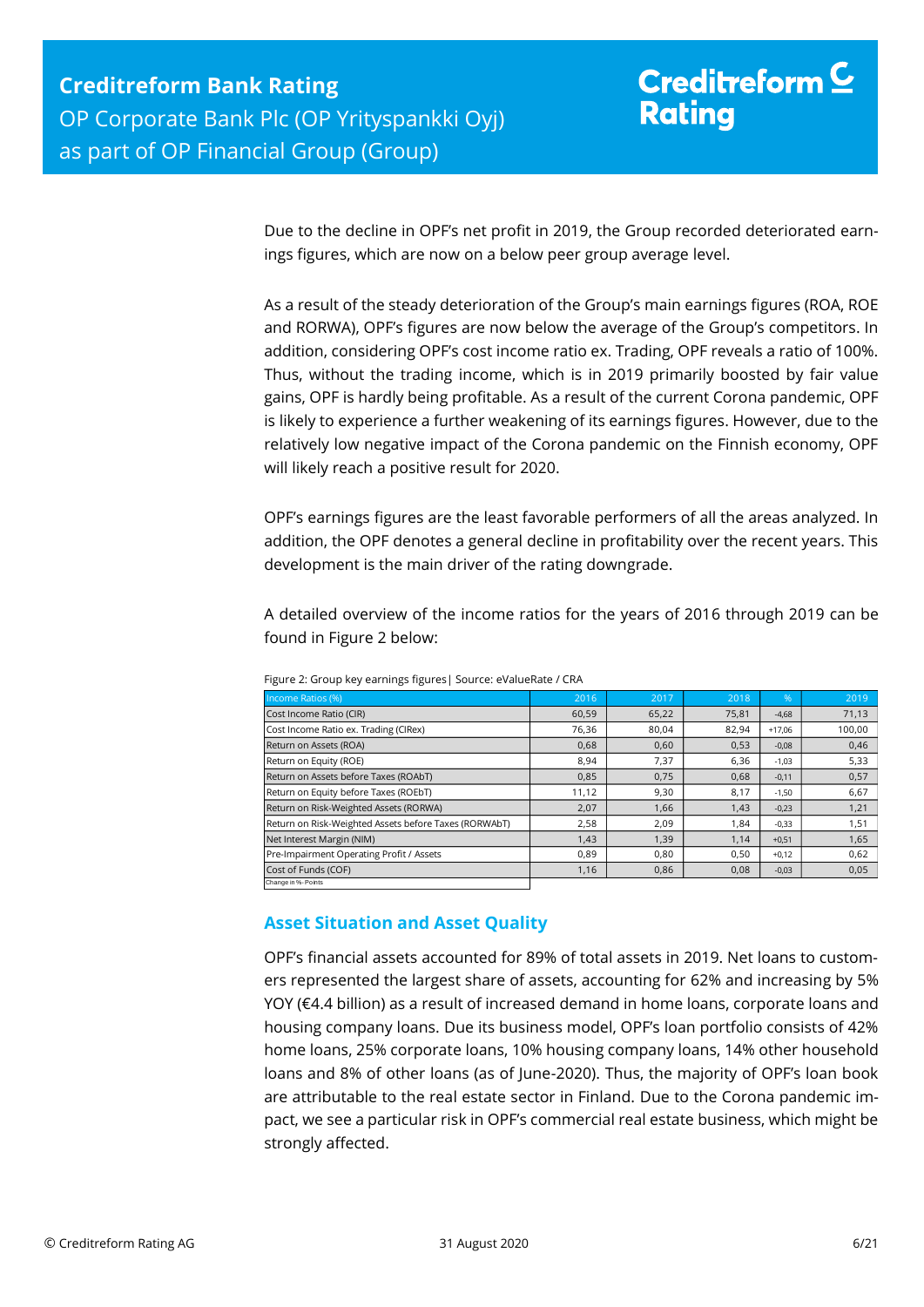Total securities, as the second largest asset, represented 15% of OPF's total assets, increasing by 3% YOY (€0.75 billion), and consists primarily of bonds and notes. Moreover, the Group maintains a solid cash buffer with 8% of its total assets. The non-current assets of €314 million relate to the sale and lease back of the Vallila property, which comprises a block located in Vallila (Helsinki). The sale was completed in January 2020 and will improve OPF's CET1 ratio by about 0.2pp.

The Group's total assets amounted to  $£147$  billion in 2019, remaining roughly unchanged YOY. However, considering the Group's H1-2020 report, OPF was able to boost its total assets to about €160 billion, in particular due to increased customer deposits and loans from credit institutions, which were just added up to increase the Group's cash stock.

A detailed look at the development of the asset side of the balance sheet for the years of 2016 through 2019 can be taken in Figure 3 below:

| Assets (€000)                         | 2016        | 2017        | 2018        | $\%$    | 2019        |
|---------------------------------------|-------------|-------------|-------------|---------|-------------|
| Cash and Balances with Central Banks  | 9.471.000   | 12.937.000  | 12.350.000  | $-2,9$  | 11.988.000  |
| Net Loans to Banks                    | 337.000     | 504.000     | 183.000     | $+34,4$ | 246.000     |
| Net Loans to Customers                | 78.706.000  | 82.354.000  | 87.030.000  | $+5,1$  | 91.463.000  |
| <b>Total Securities</b>               | 24.744.000  | 21.931.000  | 21.832.000  | $+3,4$  | 22.575.000  |
| <b>Total Derivative Assets</b>        | 4.732.000   | 3.412.000   | 3.581.000   | $+34,7$ | 4.824.000   |
| <b>Other Financial Assets</b>         |             |             |             | ۰       |             |
| <b>Financial Assets</b>               | 117.990.000 | 121.138.000 | 124.976.000 | $+4,9$  | 131.096.000 |
| Equity Accounted Investments          | 91.000      | 228,000     | 237,000     | $-7,2$  | 220,000     |
| Other Investments                     | 951.000     | 1.004.000   | 979.000     | $-27,1$ | 714.000     |
| <b>Insurance Assets</b>               | 9.913.000   | 10.698.000  | 10.357.000  | $+9,8$  | 11.368.000  |
| Non-current Assets & Discontinued Ops |             |             | ۰           | ٠       | 314.000     |
| Tangible and Intangible Assets        | 2.345.000   | 2.353.000   | 2.227.000   | $-13,3$ | 1.930.000   |
| <b>Tax Assets</b>                     | 210.000     | 224.000     | 232.000     | $+0,9$  | 234.000     |
| <b>Total Other Assets</b>             | 2.247.000   | 1.560.000   | 1.286.000   | $-10,7$ | 1.148.000   |
| <b>Total Assets</b>                   | 133.747.000 | 137.205.000 | 140.294.000 | $+4,8$  | 147.024.000 |

Figure 3: Development of assets| Source: eValueRate / CRA

OPF maintained its sound asset quality in 2019, which is represented by very sound asset quality figures.

The NPL ratio of 1.41% is far below the average of the peer group and indicates a sound loan portfolio of the Group in general. In addition, OPF's NPL ratio has been very stable on a level over recent years. In addition, OPF maintains a convincing NPL / RWA ratio in the last years as well.

Considering the potential problem loans / net loans to customer's ratio, OPF reveals higher stage 2 loans in relation to the peer group. The Group's net-write-offs in relation to its risk-adjusted assets as well as in relation to its net loans to customers ratios outperform the peer group considerably, which again shows OPF's very sound and impressive asset quality. OPF's RWA ratio of 37.7% remained relatively constant year over year, but the peer group was able to catch up to OPF on overage with regards to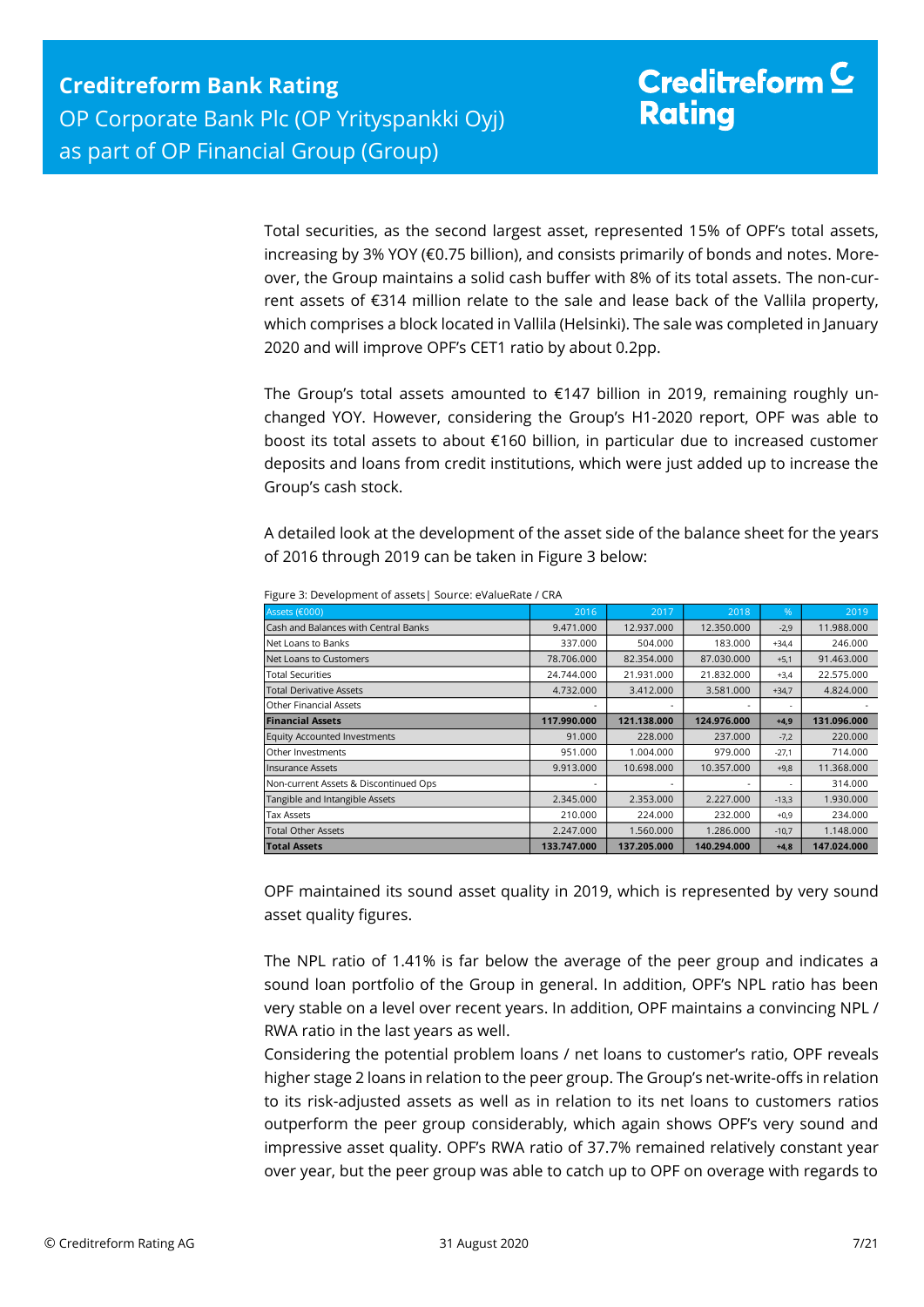its RWA ratio. However, the Group's RWA ratio leaves OPF some room for further business expansion in higher risk weighted business areas if necessary.

In general, OPF records a very sound asset quality. However, the current Corona pandemic will likely have an impact on these figures. According to the Group's H1-2020 report, OPF reveals annualized cost of risk of 35bp, which shows a strong increase in comparison to the same period in the previous year 17bp. Thus, we expect a certain worsening of the Group's asset quality. However, despite the higher cost of risk, OPF seems to overcome the Corona affects pretty well in relation to some other peer group banks. Nevertheless, there is still a high level of uncertainty regarding the final impact of Corona on OPF's asset quality.

A detailed overview of the asset quality for the years of 2016 through 2019 can be found in Figure 4 below:

| Asset Ratios (%)                                  | 2016  | 2017  | 2018  | $\frac{9}{6}$ | 2019  |
|---------------------------------------------------|-------|-------|-------|---------------|-------|
| Net Loans/ Assets                                 | 58,85 | 60,02 | 62,03 | $+0,18$       | 62,21 |
| Risk-weighted Assets/ Assets                      | 32,97 | 35,87 | 37,15 | $+0,57$       | 37,72 |
| NPLs*/ Net Loans to Customers                     | 1,24  | 1,21  | 1,41  | $-0,00$       | 1,41  |
| NPLs*/ Risk-weighted Assets                       | 2,22  | 2,03  | 2,36  | $-0,03$       | 2,33  |
| Potential Problem Loans**/ Net Loans to Customers | 1,11  | 1,09  | 9,79  | $-0,34$       | 9,45  |
| Reserves/NPLs*                                    | 51,69 | 49,20 | 42,65 | $+0,23$       | 42,88 |
| Reserves/ Net Loans                               | 0.64  | 0,60  | 0.60  | $+0,00$       | 0,61  |
| Net Write-offs/ Net Loans                         | 0,16  | 0,11  | 0,05  | $+0.04$       | 0,10  |
| Net Write-offs/ Risk-weighted Assets              | 0,29  | 0,18  | 0,09  | $+0,07$       | 0,16  |
| Level 3 Assets/ Total Assets                      | 1,80  | 1,84  | 1,60  | $+0,35$       | 1,94  |
| Change in %- Points                               |       |       |       |               |       |

Figure 4: Development of asset quality| Source: eValueRate / CRA

\* NPLs are represented from 2017 onwards by Stage 3 Loans. \*\* Potential Problem Loans are Stage 2 Loans where available.

## <span id="page-7-0"></span>**Refinancing and Capital Quality**

OPF's financial liabilities accounted for 75% of total liabilities in 2019, increasing by 4% YOY (€4.1 billion). Total deposits from customers represent the largest share of the Group's liabilities with 44%, increasing by 4% YOY (€2.6 billion). Thus, OPF is able to attract a steady inflow of customer deposits as a favorable source of funding. The H1- 2020 report also confirms this development. While 62% of the deposits are from private customers with strong increases over recent years, 39% are made by corporates and public entities. Total debt, accounting for 27% of OPF's liabilities, increased by 12% YOY (€3.8 billion). This source of funding consists primarily of covered bonds (€12 billion), other bonds (€11.5 billion) and commercial paper (€9.7 billion) with strong increases in the first two mentioned. In addition, almost 40% of this source of funding matures within a year. By contrast, OPF's derivative liabilities are primarily attributable to interest rate hedges.

Furthermore, OPF noticed an over proportional increase of its total equity in relation to its total assets in recent years.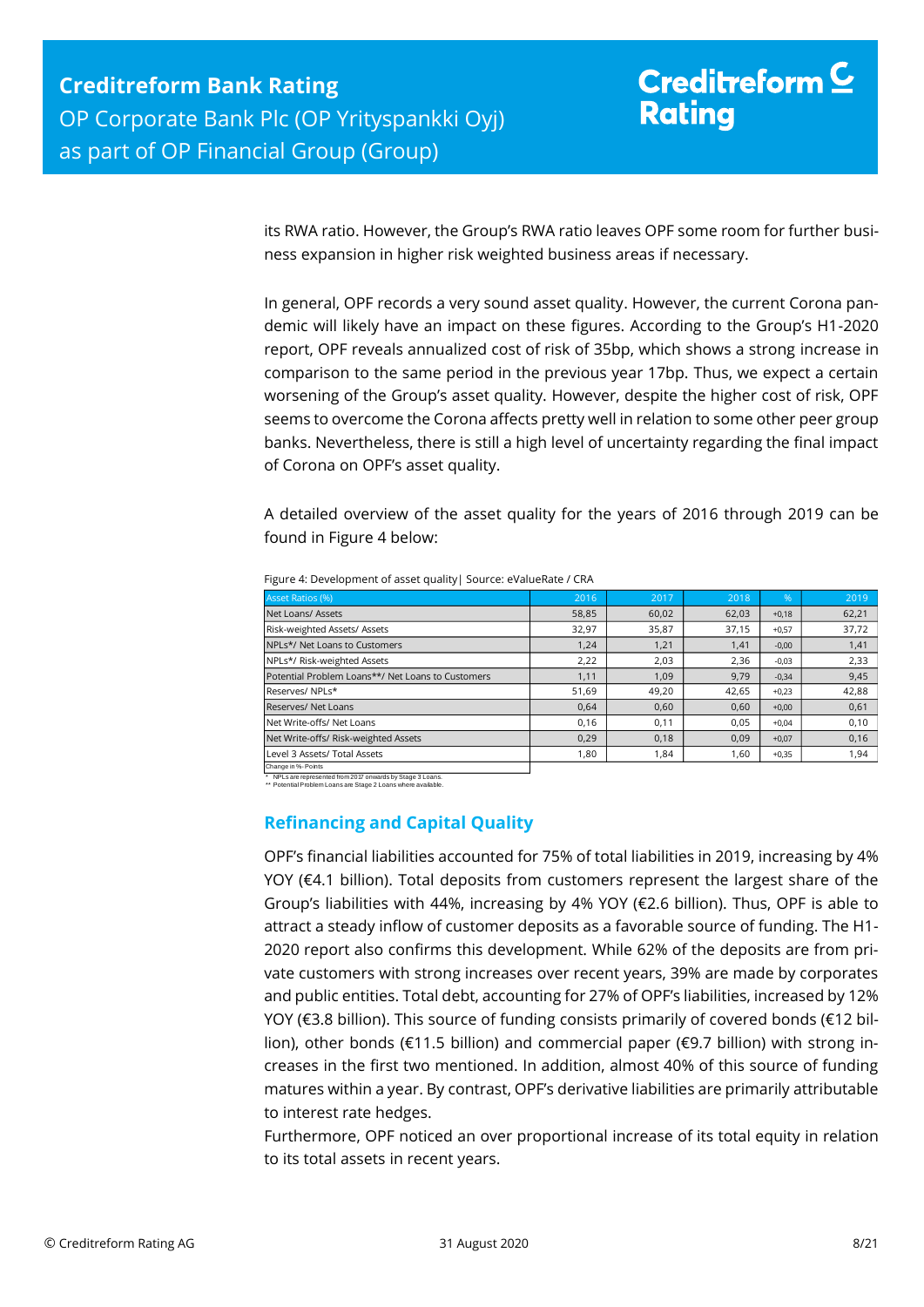A detailed overview of the development of liabilities for the years of 2016 through 2019 can be found in Figure 5 below:

|  |  |  | Figure 5: Development of refinancing and capital adequacy   Source: eValueRate / CRA |  |
|--|--|--|--------------------------------------------------------------------------------------|--|
|  |  |  |                                                                                      |  |

| Liabilities (€000)                         | 2016                     | 2017        | 2018        | %       | 2019        |
|--------------------------------------------|--------------------------|-------------|-------------|---------|-------------|
| <b>Total Deposits from Banks</b>           | 4.669.000                | 5.157.000   | 4.807.000   | $-45,2$ | 2.632.000   |
| <b>Total Deposits from Customers</b>       | 54.822.000               | 57.991.000  | 61.327.000  | $+4,4$  | 63.998.000  |
| <b>Total Debt</b>                          | 29.732.000               | 28.241.000  | 31.816.000  | $+12,1$ | 35.659.000  |
| Derivative Liabilities                     | 4.044.000                | 3.026.000   | 2.992.000   | $+10,8$ | 3.316.000   |
| Securities Sold, not yet Purchased         |                          |             |             |         |             |
| Other Financial Liabilities                | 5.332.000                | 7.559.000   | 4.785.000   | $-10,3$ | 4.291.000   |
| <b>Total Financial Liabilities</b>         | 98.599.000               | 101.974.000 | 105.727.000 | $+3,9$  | 109.896.000 |
| Insurance Liabilities                      | 19.853.000               | 20.175.000  | 19.348.000  | $+5,5$  | 20.410.000  |
| Non-current Liabilities & Discontinued Ops | $\overline{\phantom{a}}$ |             |             | ٠       | 6.000       |
| <b>Tax Liabilities</b>                     | 894.000                  | 889,000     | 921.000     | $+14,0$ | 1.050.000   |
| Provisions                                 | 3.000                    | 9.000       | 21.000      | $+57,1$ | 33.000      |
| <b>Total Other Liabilities</b>             | 4.161.000                | 3.074.000   | 2.536.000   | $+20,6$ | 3.059.000   |
| <b>Total Liabilities</b>                   | 123.510.000              | 126.121.000 | 128.553.000 | $+4,6$  | 134.454.000 |
| <b>Total Equity</b>                        | 10.237.000               | 11.084.000  | 11.741.000  | $+7,1$  | 12.570.000  |
| <b>Total Liabilities and Equity</b>        | 133.747.000              | 137.205.000 | 140.294.000 | $+4,8$  | 147.024.000 |

OPF's capital ratios show a sound a capitalization of the Group. The Group's CET1, Tier 1, as well as its total capital ratio, are significantly more favorable than those of the peer group. However, OPF regulatory capital ratios decreased year-over-year due to an over proportional increase in the Group's risk-weighted assets (2019: €55.4bn; 2018: €52.1bn) in relation to its regulatory equity, which shows a more risky asset allocation. Nevertheless, the Group's sound capitalization is underlined by its steady and good leverage ratio as well as its total equity / total assets ratio, which are a result of the OPF's steady increase of its equity. Both ratios clearly outperform the average of the peer group. Furthermore, OPF very clearly complies with and exceeds all regulatory requirements with its capital ratios.

Considering the Group's recent development and targets according to the H1-2020 report, we expect unfortunately a further worsening of the Group's regulatory capital ratios. As announced, OPF new CET1 target up to 2025 will be 4% above the CET1 regulatory requirement. As of June 2020, the regulatory required CET1 ratio of OPF was 13.7%. In addition, regulatory easing due to the Corona pandemic might lead to a further decrease of OPF's regulatory capital ratios as well.

A detailed overview of the development of capital ratios for the years of 2016 through 2019 can be found in Figure 6 below:

| Figure 6: Development of capital ratios   Source: eValueRate / CRA |  |
|--------------------------------------------------------------------|--|
|--------------------------------------------------------------------|--|

| Capital Ratios (%)                                  | 2016  | 2017  | 2018  | %       | 2019  |
|-----------------------------------------------------|-------|-------|-------|---------|-------|
| Total Equity/ Total Assets                          | 7.65  | 8,08  | 8,37  | $+0.18$ | 8,55  |
| Leverage Ratio                                      | 7.40  | 7.90  | 8.60  | $-0.30$ | 8,30  |
| Fully Loaded: Common Equity Tier 1 Ratio (CET1)     | 19.90 | 20,10 | 20.50 | $-1.00$ | 19,50 |
| Fully Loaded: Tier 1 Ratio (CET1 + AT1)             | 19.90 | 20,10 | 20.50 | $-1.00$ | 19,50 |
| Fully Loaded: Total Capital Ratio (CET1 + AT1 + T2) | 22,80 | 22,40 | 22.40 | $-1.40$ | 21,00 |
| Change in %- Points                                 |       |       |       |         |       |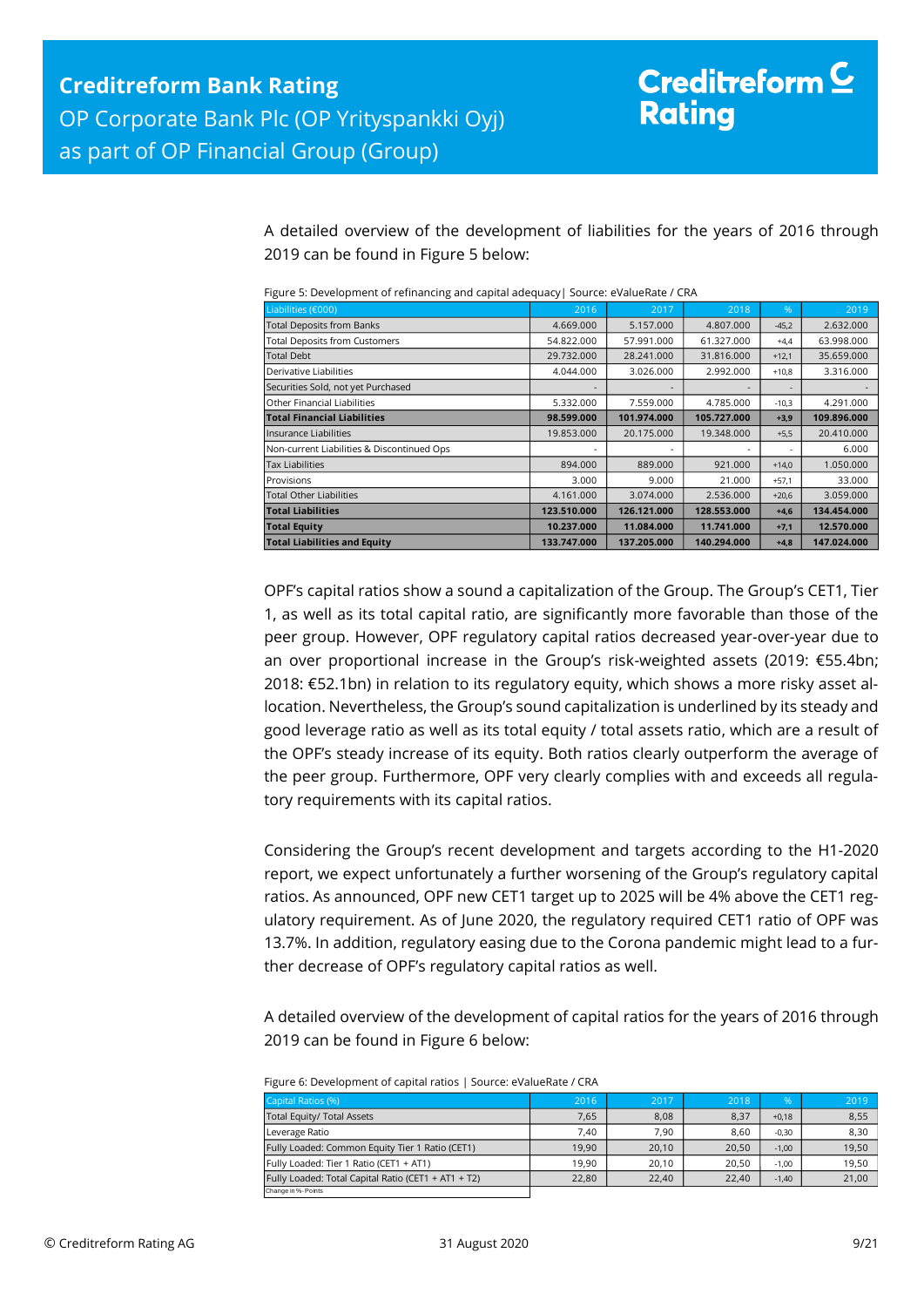Due to OPF's bank capital and debt structure, the Group's preferred senior unsecured debt instruments have not been notched down in comparison to the long-term issuer rating. However, the Group's non-preferred senior unsecured debt is rated one notch below and the Tier 2 capital is rated two notches below the long-term issuer rating based on the bank's capital structure and seniority in accordance with our rating methodology. Additional Tier 1 capital of OPF is not rated due to its transitional character and the low volume.

### <span id="page-9-0"></span>**Liquidity**

The Group's liquidity situation is sufficient. The liquidity coverage ratio of 141% in 2019 complies with regulatory requirements; however, this ratio is below the average of the peer group.

At 9.3%, OPF's interbank ratio is at a very low level. The loan-to-deposit ratio of the Group remained very stable over the past years. However, this ratio below the average of the peer group. In addition, this issue shows a steady demand for OPF' loans, which the increasing deposits are not able to cope. Moreover, the Group reveals a sound funding portfolio, with 48% of the funding streaming from deposits and 27% from issued debt obligations. In 2019, OPF issued long-term bonds worth €6.7 billion (€3.3 billion in 2018).

A detailed overview of the development of liquidity for the years of 2016 through 2019 can be found in Figure 7 below.

| Liquidity (%)                                       | 2016   | 2017   | 2018   | $\frac{9}{6}$ | 2019   |
|-----------------------------------------------------|--------|--------|--------|---------------|--------|
| Net Loans/ Deposits (LTD)                           | 143.57 | 142.01 | 141.91 | $+1.00$       | 142,92 |
| Interbank Ratio                                     | 7.22   | 9,77   | 3,81   | $+5.54$       | 9,35   |
| Liquidity Coverage Ratio                            | 117.00 | 123,00 | 143.00 | $-2.00$       | 141,00 |
| Customer Deposits / Total Funding (excl. Derivates) | 45.89  | 47.11  | 48.84  | $-0.04$       | 48,80  |
| Net Stable Funding Ratio (NSFR)                     | 114.00 | 116.00 | 111.00 | $+1.00$       | 112,00 |
| Change in %- Points                                 |        |        |        |               |        |

Figure 7: Development of liquidity | Source: eValueRate / CRA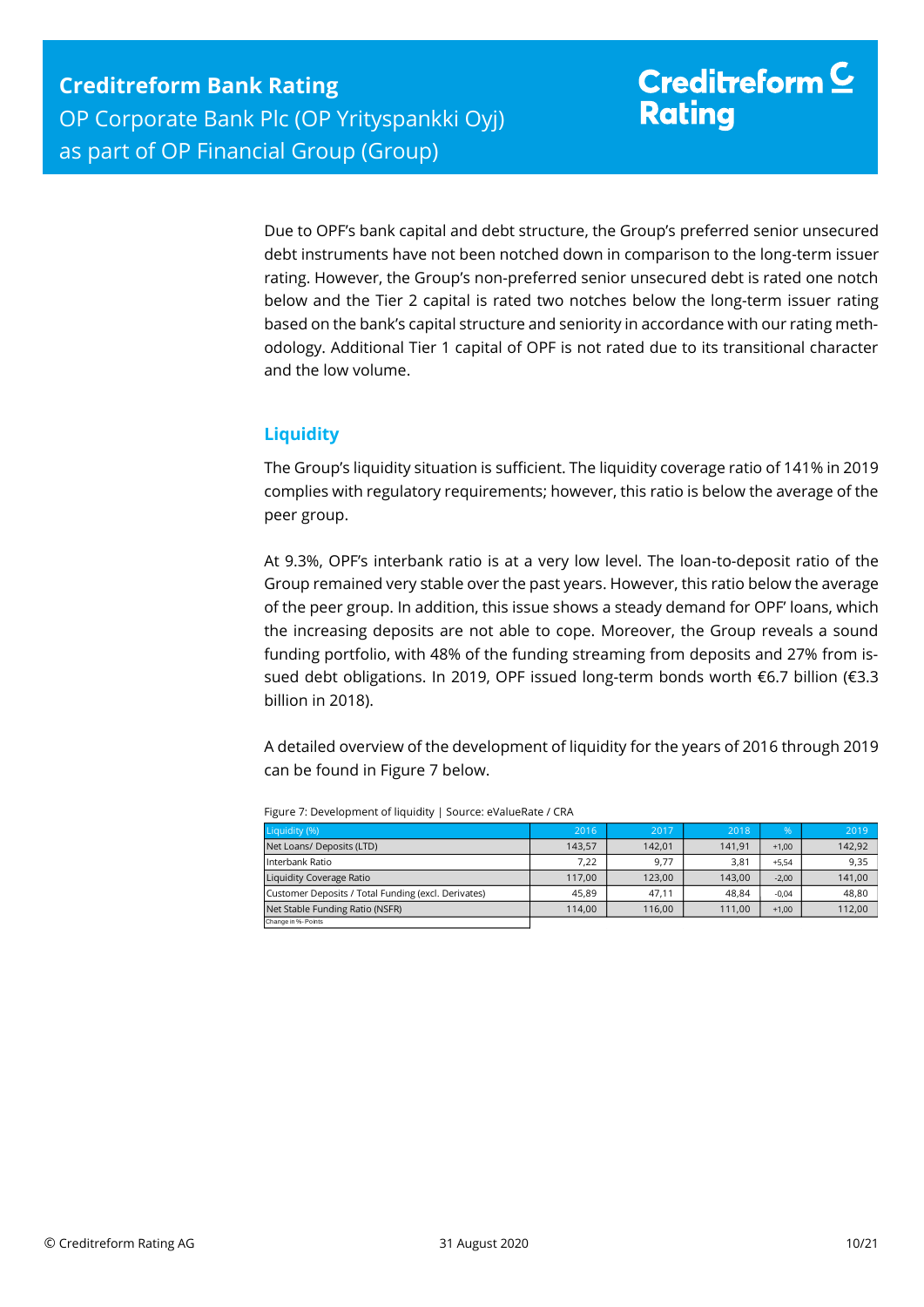# Creditreform<sup>C</sup> **Rating**

## <span id="page-10-0"></span>**Environmental, Social and Governance (ESG) Score Card**

OP Financial Group has one significant and two moderate ESG rating driver

• Corporate Governance is identified as a highly signifikant rating driver.The relevance for the credit rating results from the impact of the corporate governance factor on all other ESG factors and the overall well-being of the bank. This sub-factor is rated positive due to OPF's sustainable track record, the lived gender equility and the widespread ESG policies.

• Corporate Behaviour and Green Financing / Promoting are identified as moderate rating driver. While Green Financing / Promoting is rated neutral due to relatively low amount of ESG linked-loans and green bonds, Coporate Behaviour is rated positive due the sustainable owner-customer structure and the exemplary conduct in accordance with the law without any siginificant legal disputs.



**ESG Score**

|                      | <b>ESG Score Guidance</b> |
|----------------------|---------------------------|
|                      | > 4,25 Outstanding        |
|                      | >3,5 - 4,25 Above-average |
| $>2,5 - 3,5$ Average |                           |
|                      | >1,75 - 2,5 Substandard   |
| $\le$ = 1.75 Poor    |                           |

Relevance

| Factor | Sub-Factor                                 | Consideration                                                                                                                                           | Scale 2020 Eval. |          |
|--------|--------------------------------------------|---------------------------------------------------------------------------------------------------------------------------------------------------------|------------------|----------|
| ntal   | 1.1 Green Financing /<br>Promoting         | The sub-factor "Green Financing/Promoting" has a moderate relevance for the<br>credit rating and is rated neutral in terms of the CRA ESG criteria.     | 3                |          |
| ō<br>ō | 1.2 Exposure to Environ-<br>mental Factors | The sub-factor "Exposure to Environmental Factors" has a low relevance for<br>the credit rating and is rated positive in terms of the CRA ESG criteria. | っ                | $(+)$    |
| Σ<br>両 | 1.3 Resource Efficiency                    | The sub-factor "Resource Efficiency" has no significant relevance for the credit<br>rating, but is rated positive in terms of the CRA ESG criteria.     |                  | $^{(+)}$ |

| ပ္တိ | 2.1 Human Capital         | The sub-factor "Human Capital" has low relevance for the credit rating, but is<br>rated positive in terms of the CRA ESG criteria.                   |  |
|------|---------------------------|------------------------------------------------------------------------------------------------------------------------------------------------------|--|
|      | 2.2 Social Responsibility | The sub-factor "Social Responsibility" has no significant relevance for the<br>credit rating and is rated positive in terms of the CRA ESG criteria. |  |

| ပ္ပ    | 3.1 Corporate Governance   | The sub-factor "Corporate Governance" is highly relevant for the credit rating<br>and is rated positive in terms of the CRA ESG criteria.                    | (+ |
|--------|----------------------------|--------------------------------------------------------------------------------------------------------------------------------------------------------------|----|
|        | 3.2 Corporate Behaviour    | The sub-factor "Corporate Behaviour" has a moderate relevance for the credit<br>rating and is rated positive in terms of the CRA ESG criteria.               | (+ |
| о<br>O | 3.3 Corporate Transparency | The sub-factor "Corporate Transparency" has no significant relevance for the<br>credit rating and is rated strong positive in terms of the CRA ESG criteria. |    |

| <b>ESG Relevance Scale</b> |                          |  | <b>ESG Evaluation Guidance</b> |                 |  |  |
|----------------------------|--------------------------|--|--------------------------------|-----------------|--|--|
|                            | <b>Highest Relevance</b> |  | $(+ +)$                        | Strong positive |  |  |
| $\overline{4}$             | <b>High Relevance</b>    |  | $^{(+)}$                       | Positive        |  |  |
| 3                          | Moderate Relevance       |  |                                | Neutral         |  |  |
| $\overline{\phantom{0}}$   | Low Relevance            |  | $(-)$                          | Negative        |  |  |
|                            | No significant Relevance |  |                                | Strong negativ  |  |  |

The ESG Score is based on the Methodology "Environmental, Social and Governance Score of Banken (Version 1.0)" of Creditreform Rating AG, which is available on our<br>homepage https://creditreform-rating.de/en/about-us/regula homepage https://creditreform-rating.de/en/about-us/regulatory-requirements.html. In addition, we refer to CRA's position paper "Conso<br>epage https://creditreform-rating.de/en/about-us/regulatory-requirements.html. In addit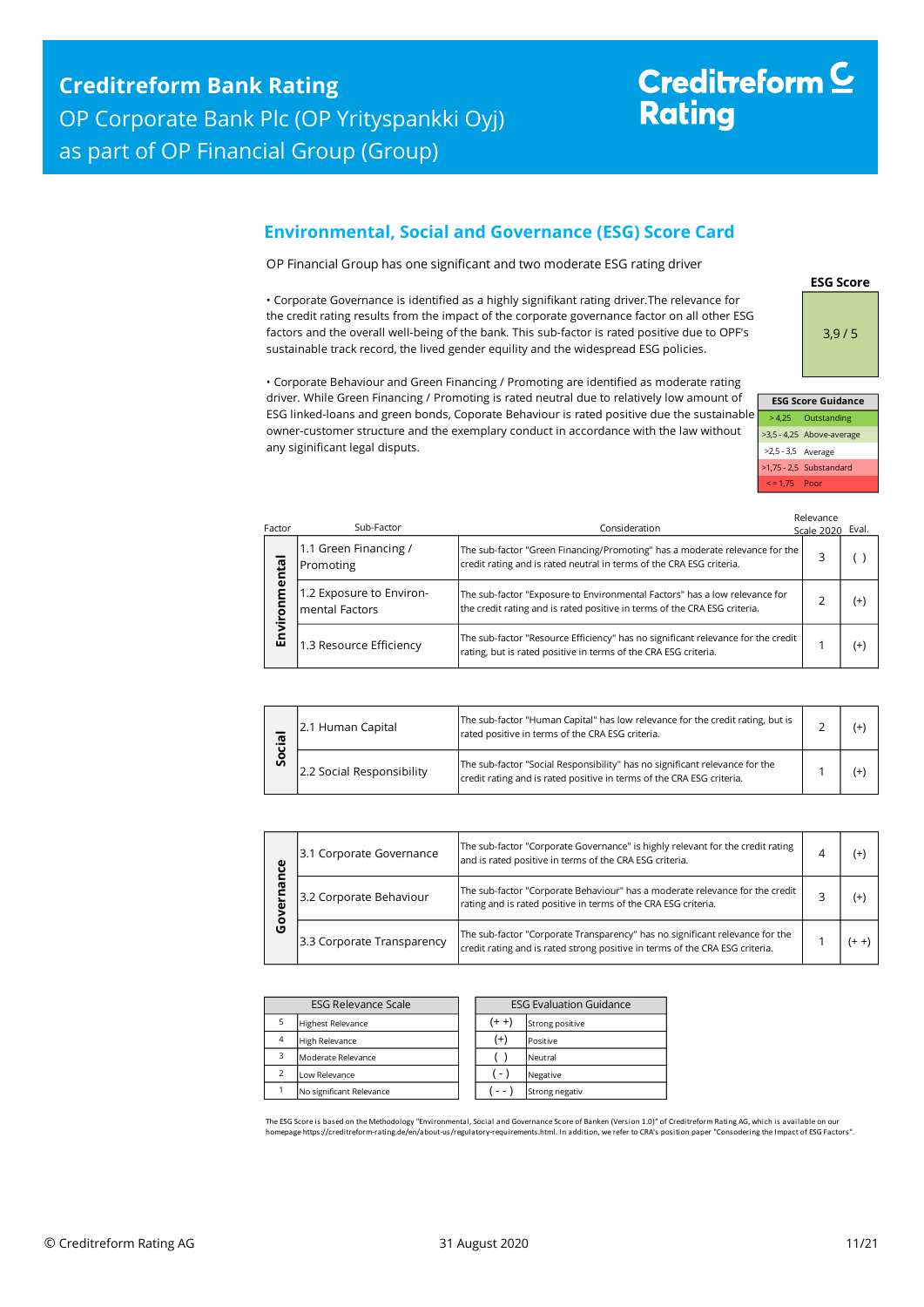## <span id="page-11-0"></span>**Conclusion**

Overall, OPF - as one of the major financial institutions in Finland - recorded stable growth while revealing a declining level of profitability. In addition, OPF maintains its impressive asset quality and its sound capitalization. However, due to the Corona pandemic, we expect a worsening of asset quality as well as further reduced profitability, which leads overall to a down-notch of the long-term issuer rating.

Despite the low interest environment in Europe, OPF records stable net interest income in the past years. However, this development reached OPF through increased customer loans. Moreover, the Group maintains its stable source of income from fees and commission in recent years. Thus, the Group's operating income is shaped by a very resilient and stable development. Notwithstanding, the Group noticed increasing operating expenses, mainly driven by higher tech and communication expense in addition to higher other expense, which lead eventually to lower earnings figures. Considering the recent development, we expect a further decline of OPF's earnings figures due to the Corona pandemic effects.

The asset quality of OPF significantly outperforms that of its competitors in 2019. The NPL ratio of the Group has been at a stable and remarkably low level in recent years. Moreover, the Group benefited from a favorable economic situation in Finland's past; however, as a result of its focus on Finland, OPF faces a high geographic concentration risk. Furthermore, the Group denotes relatively high exposures to the real estate sector in Finland, which might be a particular risk as a result of the Corona pandemic. In addition, we expect a general decrease of OPF's asset quality due to the Corona effects, even though the impact seems to be of a lesser extent on Finland's economy. Cost of risk double

On the liabilities side, OPF achieves steady growth in its deposits from customers. Moreover, the Group benefits from its stable and diversified funding base. The Group complies with and exceeds all regulatory capital requirements, and is above the average of the peer group with its regulatory capital ratios. In addition, the Group benefits from its cooperative banking model with its joint liability system. However, due to the Corona pandemic impact as well as the Group's new targeted CET1 capital ratio, we expect the capitalization of OPF to decline in the upcoming years. Furthermore, the liquidity situation of the Group remains satisfactory.

It remains to be seen to what extent the Corona pandemic eventually has an impact on OPF's business. Up to now, the Group seems to be affected to a lesser extent than some other peer group banks in Europe. The Group sticks still to its Return of Equity target of 8% up to FY 2025 targets. Nevertheless, a high level of uncertainty exists due to the Corona pandemic and requires a close monitoring of the development.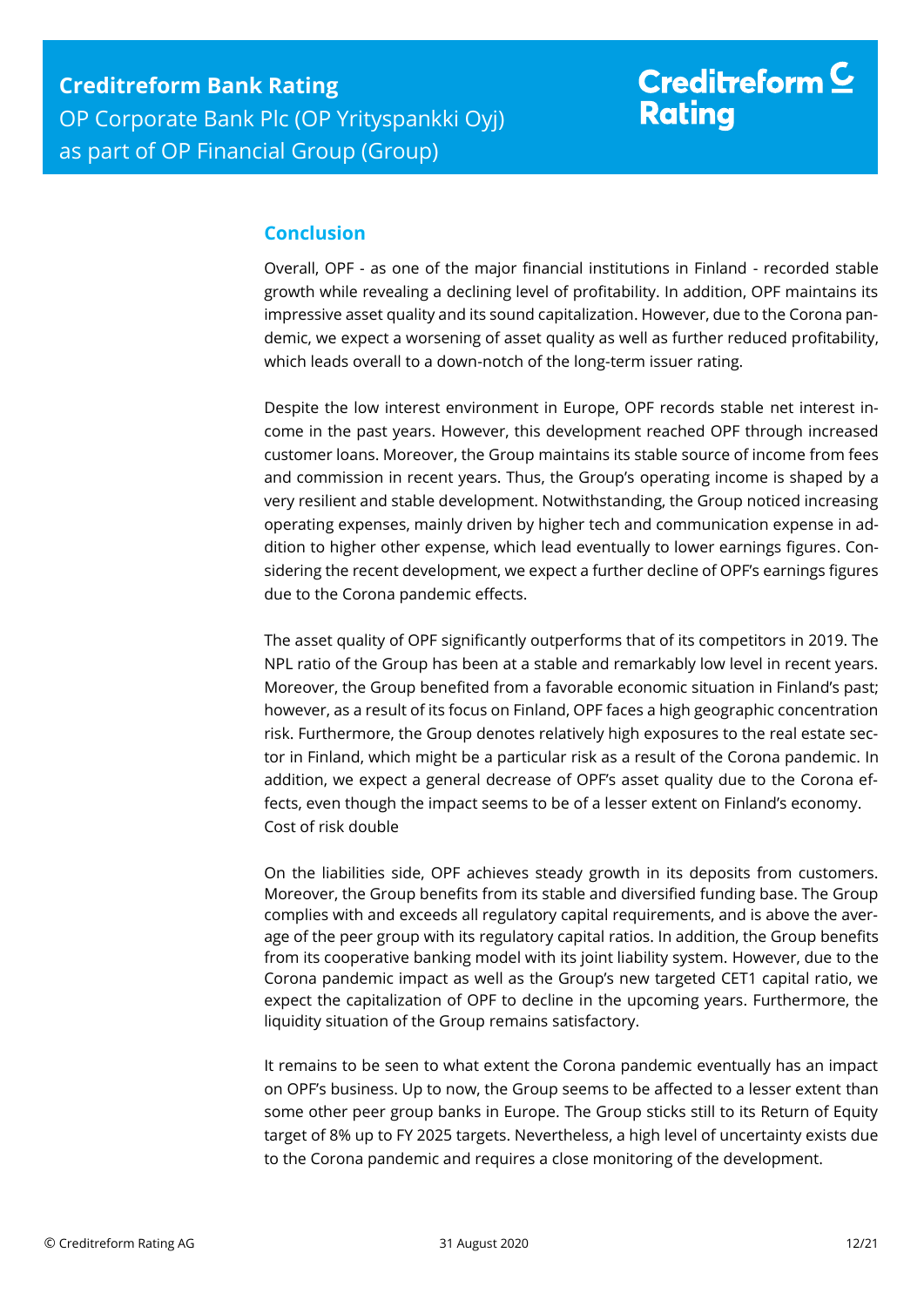# Creditreform  $\mathsf{\underline{C}}$ **Rating**

#### **Outlook**

We consider the outlook of OPF's long-term issuer rating and its bank capital and debt instruments as stable. This reflects our view that OPF is likely to keep its solid level of profitability while maintaining a low amount of non-performing assets in the upcoming years. However, we will closely observe the development of OPF's capitalization and whether OPF will be affected in its business operations by the Corona pandemic.

#### **Scenario Analysis**

In a scenario analysis, the OPF is able to reach an "A+" rating in the "best case" scenario and an "A-" rating in the "worst case" scenario. The ratings of bank capital and senior unsecured debt instruments would behave similarly based on our rating mechanism. These ratings are especially sensitive to changes in total equity and to the bank capital and debt structure in general.

We could upgrade OPF's long-term issuer credit rating and its bank capital and debt instruments if we see OPF significantly improves it earnings figures. In addition, a further improvement of the capital figures might lead to an upgrade as well.

By contrast, a downgrade of OPF's long-term issuer credit rating and its bank capital and debt instruments is likely if we notice a further decrease of the Group's capitalization. In addition, increasing non-performing assets might lead to a downgrade of the OPF's long-term issuer rating and its bank capital and debt instruments as well.

Best-case scenario: A+

Worst-case scenario: A-

#### Please note:

The scenarios are based on information available at the time of the rating. Within the forecast horizon, circumstances may occur that could lead to a change of the rating out of the indicated range.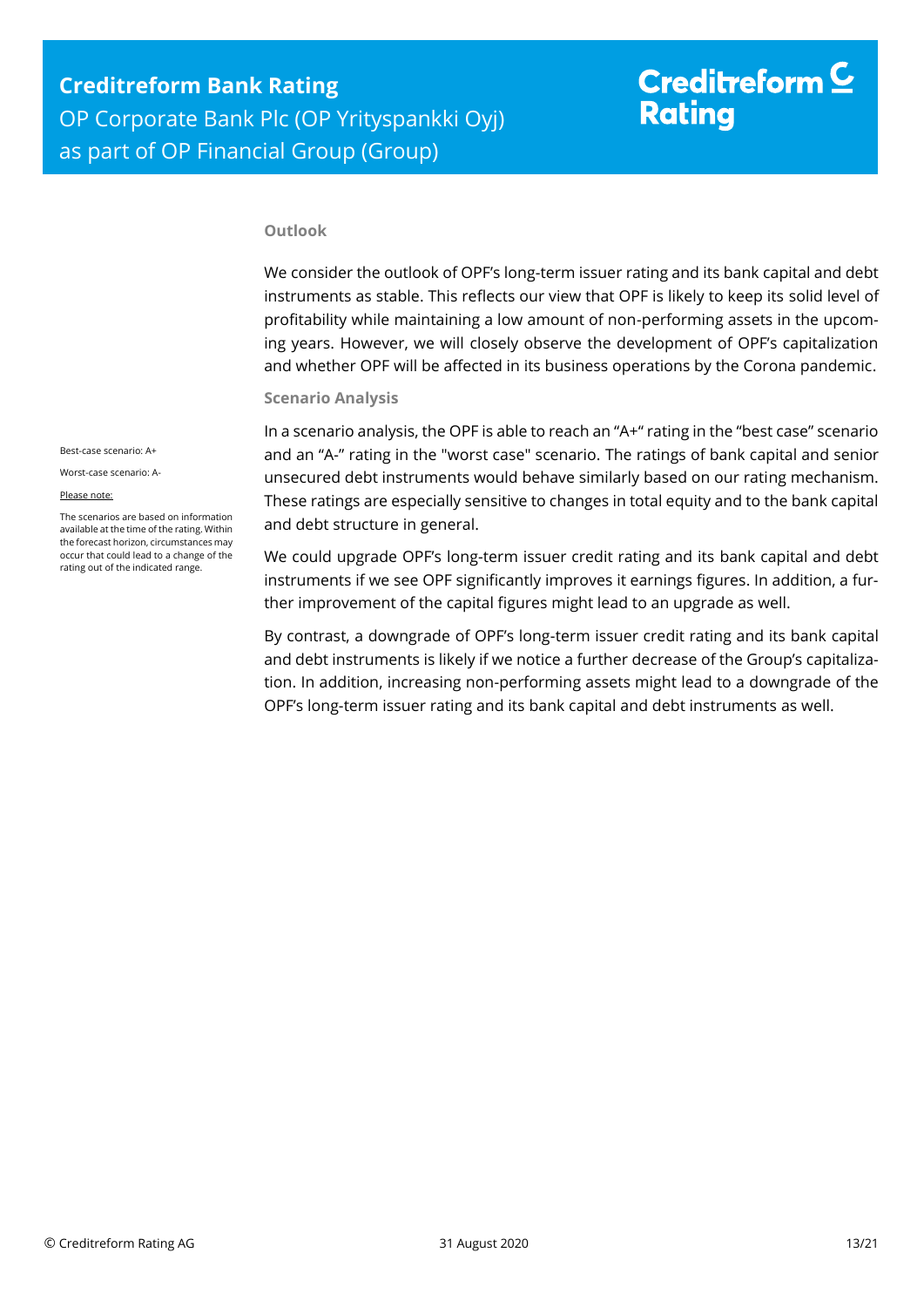# Creditreform  $C$ **Rating**

## <span id="page-13-0"></span>**Appendix**

**Bank ratings**

The bank ratings are dependent on a host of quantitative and qualitative factors. An improvement in either sub-category may result in a higher rating score.

LT Issuer / Outlook / Short-Term **A / stable / L2**

**Bank Capital and Debt Instruments Ratings**

The ratings for bank capital and debt instruments are inter alia dependent on subordination and relative size of the instrument class, based on the long-term issuer rating of the bank.

| Preferred Senior Unsecured Debt (PSU):        | A    |
|-----------------------------------------------|------|
| Non-Preferred Senior Unsecured Debt (NPS): A- |      |
| Tier 2 (T2):                                  | BBB+ |
| Additional Tier 1 (AT1):                      |      |

#### **Rating History**

Please consult our website [www.creditreform-rating.de](http://www.creditreform-rating.de/) for additional information regarding the dates of publication.

Figure 8: Rating History

| <b>Bank Issuer Rating</b>                                  | <b>Rating Date</b> | <b>Result</b>        |
|------------------------------------------------------------|--------------------|----------------------|
| Initialrating                                              | 27.06.2018         | $A+$ / stable / L2   |
| <b>Rating Update</b>                                       | 17.09.2019         | $A+$ / stable / L2   |
| Monitoring                                                 | 24.03.2020         | $A+ / NEW / L2$      |
| <b>Rating Update</b>                                       | 31.08.2020         | A / stable / L2      |
| <b>Bank Capital and Debt Instruments</b>                   | <b>Rating Date</b> | <b>Result</b>        |
| Senior Unsecured / T2 (Initial)                            | 27.06.2018         | $A+ / A-$            |
| PSU / NPS / T2                                             | 17.09.2019         | $A+ / A / A$         |
| PSU / NPS / T2                                             | 24.03.2020         | $A+ / A / A$ - (NEW) |
| PSU / NPS / T2                                             | 31.08.2020         | $A / A - / BBB +$    |
| <b>Rated Members of the Group</b>                          | <b>Rating Date</b> | <b>Result</b>        |
| OP Corporate Bank Plc (OP Yrityspankki Oyj)                |                    |                      |
| Initialrating                                              | 04.12.2018         | $A+$ / stable / L2   |
| <b>Rating Update</b>                                       | 17.09.2019         | $A+$ / stable / L2   |
| Monitoring                                                 | 24.03.2020         | $A+ / NEW / L2$      |
| <b>Rating Update</b>                                       | 31.08.2020         | A / stable / L2      |
| Bank Capital and Debt Instruments of OP Corporate Bank Plc |                    |                      |
| Senior Unsecured / T2 (Initial)                            | 04.12.2018         | $A+ / A-$            |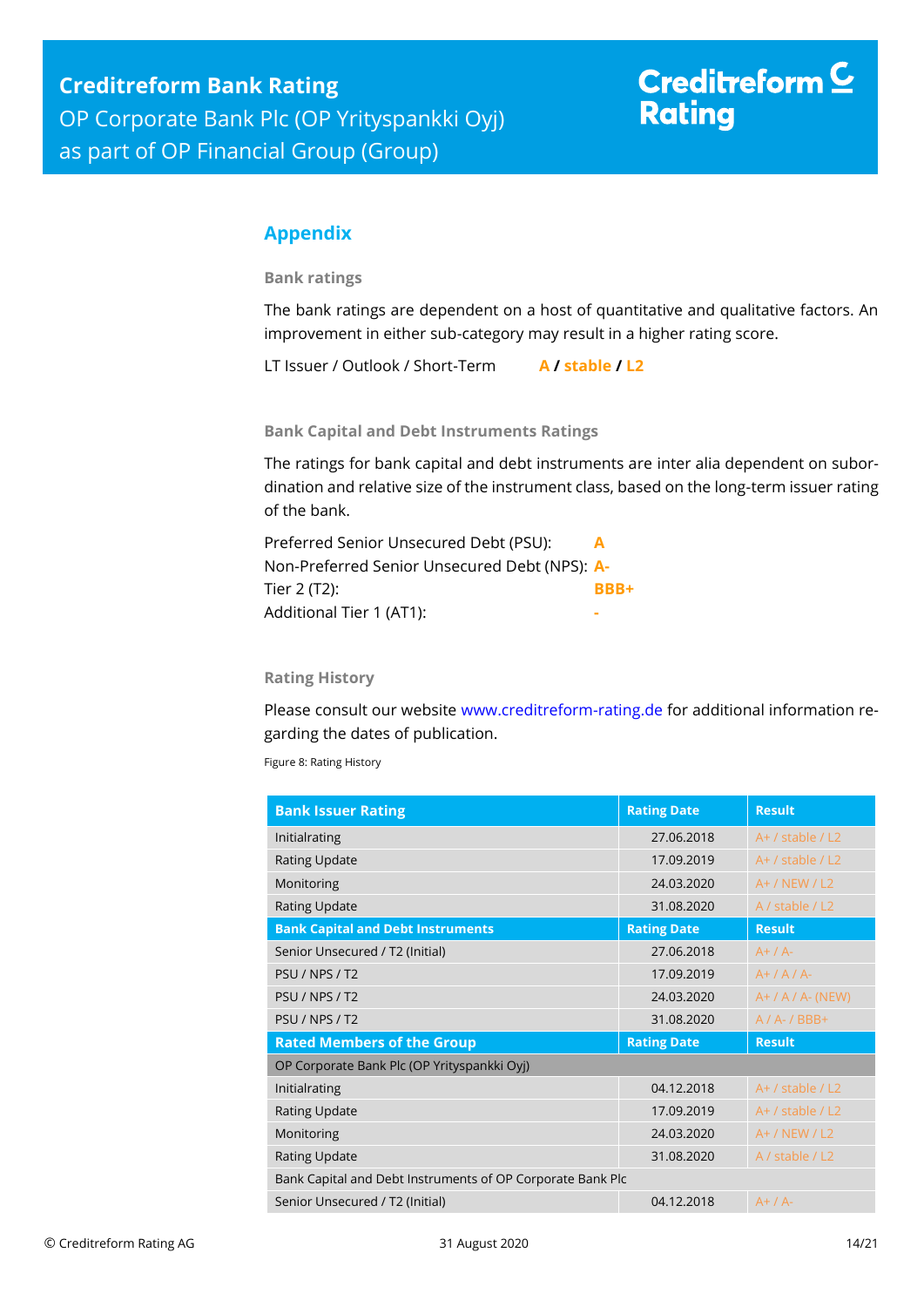## **Creditreform Bank Rating** OP Corporate Bank Plc (OP Yrityspankki Oyj) as part of OP Financial Group (Group)

# Creditreform <sup>C</sup><br>Rating

| PSU / NPS / T2                                            | 17.09.2019 | $A+ / A / A$         |
|-----------------------------------------------------------|------------|----------------------|
| PSU / NPS / T2                                            | 24.03.2020 | $A+ / A / A$ - (NEW) |
| PSU / NPS / T2                                            | 31.08.2020 | $A / A - / BBB +$    |
| OP Mortgage Bank Plc (OP-Asuntoluottopankki Oyi)          |            |                      |
| Initialrating                                             | 31.08.2019 | $A+$ / stable / L2   |
| <b>Rating Update</b>                                      | 17.09.2019 | $A+$ / stable / L2   |
| Monitoring                                                | 24.03.2020 | $A+ / NEW / L2$      |
| <b>Rating Update</b>                                      | 31.08.2020 | A / stable / L2      |
| Bank Capital and Debt Instruments of OP Mortgage Bank Plc |            |                      |
| Senior Unsecured / T2 (Initial)                           | 31.08.2019 | $A+ / A-$            |
| PSU / NPS / T2                                            | 17.09.2019 | $A+ / A / A$         |
| PSU / NPS / T2                                            | 24.03.2020 | $A+ / A / A$ - (NEW) |
| PSU / NPS / T2                                            | 31.08.2020 | $A / A - / BBB +$    |

Figure 9: OP Corporate Bank Plc income statement | Source: eValueRate / CRA

| <b>Income Statement</b>                                      | 2016      | 2017      | 2018                     | %        | 2019      |
|--------------------------------------------------------------|-----------|-----------|--------------------------|----------|-----------|
| Income (€000)                                                |           |           |                          |          |           |
| Net Interest Income                                          | 228,000   | 259,000   | 274.000                  | $+7,3$   | 294.000   |
| Net Fee & Commission Income                                  | $-3.000$  | $-17.000$ | $-23.000$                | $+21,7$  | $-28.000$ |
| Net Insurance Income                                         | 498.000   | 427.000   | 520.000                  | $-28,1$  | 374.000   |
| Net Trading Income                                           | 235.000   | 354.000   | 203.000                  | $+83.7$  | 373.000   |
| <b>Equity Accounted Results</b>                              | $-2.000$  | 1.000     | 1.000                    | $+0,0$   | 1.000     |
| Dividends from Equity Instruments                            | 36.000    | 50.000    | 30.000                   | $+6,7$   | 32.000    |
| Other Income                                                 | 63.000    | 64.000    | 60,000                   | $-10,0$  | 54.000    |
| <b>Operating Income</b>                                      | 1.055.000 | 1.138.000 | 1.065.000                | $+3,3$   | 1.100.000 |
| Expenses (€000)                                              |           |           |                          |          |           |
| Depreciation and Amortisation                                | 51.000    | 64.000    | 83.000                   | $-24,1$  | 63.000    |
| Personnel Expense                                            | 162.000   | 164.000   | 159.000                  | $+15.7$  | 184.000   |
| Tech & Communications Expense                                | 9.000     | 9.000     | 10.000                   | $+0,0$   | 10.000    |
| Marketing and Promotion Expense                              | 11.000    | 13.000    | 13.000                   | $+0,0$   | 13.000    |
| Other Provisions                                             |           |           |                          |          |           |
| Other Expense                                                | 281.000   | 341.000   | 348.000                  | $+5,7$   | 368,000   |
| <b>Operating Expense</b>                                     | 514.000   | 591.000   | 613.000                  | $+4,1$   | 638.000   |
| Operating Profit & Impairment (€000)                         |           |           |                          |          |           |
| <b>Pre-impairment Operating Profit</b>                       | 541.000   | 547.000   | 452.000                  | $+2.2$   | 462.000   |
| Asset Writedowns                                             | 37.000    | 12.000    | 13.000                   | $> +100$ | 51.000    |
| Net Income (€000)                                            |           |           |                          |          |           |
| Non-Recurring Income                                         | ٠         |           | $\overline{\phantom{a}}$ | ×        |           |
| Non-Recurring Expense                                        |           |           |                          |          |           |
| <b>Pre-tax Profit</b>                                        | 504.000   | 535.000   | 439.000                  | $-6,4$   | 411.000   |
| Income Tax Expense                                           | 102.000   | 105.000   | 87.000                   | $-9,2$   | 79.000    |
| <b>Discontinued Operations</b>                               |           |           |                          |          |           |
| Net Profit (€000)                                            | 402.000   | 430.000   | 352.000                  | $-5,7$   | 332.000   |
| Attributable to minority interest (non-controlling interest) | 3.000     | 6.000     | 7.000                    | $-28,6$  | 5.000     |
| Attributable to owners of the parent                         | 399.000   | 424.000   | 346.000                  | $-5,2$   | 328.000   |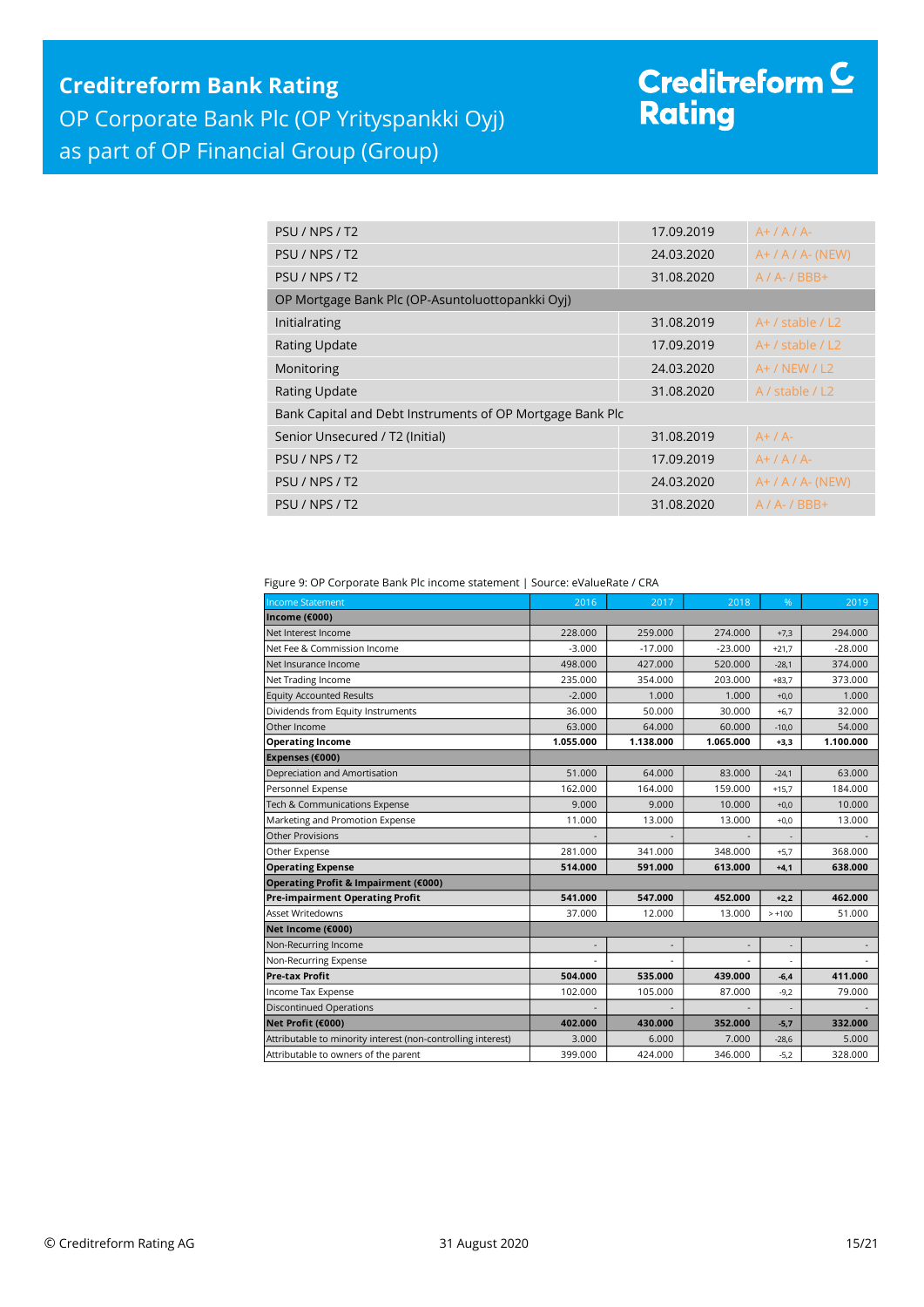# Creditreform C<br>Rating

#### Figure 10: OP Corporate Bank Plc key earnings figures| Source: eValueRate / CRA

| Income Ratios (%)                                     | 2016  | 2017  | 2018  | %        | 2019  |
|-------------------------------------------------------|-------|-------|-------|----------|-------|
| Cost Income Ratio (CIR)                               | 48,72 | 51,93 | 57,56 | $+0,44$  | 58,00 |
| Cost Income Ratio ex. Trading (CIRex)                 | 62,68 | 75,38 | 71,11 | $+16,64$ | 87,76 |
| Return on Assets (ROA)                                | 0,64  | 0,67  | 0,53  | $-0,05$  | 0,48  |
| Return on Equity (ROE)                                | 10,04 | 10,36 | 8,49  | $-0,90$  | 7,59  |
| Return on Assets before Taxes (ROAbT)                 | 0,80  | 0,83  | 0,66  | $-0,06$  | 0,59  |
| Return on Equity before Taxes (ROEbT)                 | 12,58 | 12,89 | 10,59 | $-1,19$  | 9,40  |
| Return on Risk-Weighted Assets (RORWA)                | 1,82  | 1,92  | 2,19  | $-0,25$  | 1,94  |
| Return on Risk-Weighted Assets before Taxes (RORWAbT) | 2,28  | 2,39  | 2,73  | $-0,33$  | 2,40  |
| Net Interest Margin (NIM)                             | 0,78  | 1,00  | 0,75  | $+0,26$  | 1,00  |
| Pre-Impairment Operating Profit / Assets              | 0,86  | 0.85  | 0.68  | $-0,01$  | 0,67  |
| Cost of Funds (COF)                                   | 2,33  | 1,76  | 0,20  | $-0,01$  | 0,18  |
| Change in %- Points                                   |       |       |       |          |       |

#### Figure 11: Development of assets of OP Corporate Bank Plc | Source: eValueRate / CRA

| Assets (€000)                         | 2016       | 2017       | 2018       | $\%$    | 2019       |
|---------------------------------------|------------|------------|------------|---------|------------|
| Cash and Balances with Central Banks  | 9.336.000  | 12.825.000 | 12.239.000 | $-2,7$  | 11.914.000 |
| Net Loans to Banks                    | 9.458.000  | 9.294.000  | 9.726.000  | $-6,2$  | 9.126.000  |
| Net Loans to Customers                | 18.734.000 | 20.191.000 | 22.351.000 | $+6,6$  | 23.829.000 |
| <b>Total Securities</b>               | 16.988.000 | 15.722.000 | 15.929.000 | $+4,8$  | 16.692.000 |
| <b>Total Derivative Assets</b>        | 4.678.000  | 3.426.000  | 3.663.000  | $+33,1$ | 4.875.000  |
| <b>Other Financial Assets</b>         |            |            | 32.000     | $+84,4$ | 59.000     |
| <b>Financial Assets</b>               | 59.194.000 | 61.458.000 | 63.940.000 | $+4,0$  | 66.495.000 |
| <b>Equity Accounted Investments</b>   | 46.000     | 49,000     | 72,000     | $+16,7$ | 84,000     |
| Other Investments                     | 316.000    | 303.000    | 320.000    | $+5,9$  | 339.000    |
| <b>Insurance Assets</b>               | 589.000    | 428,000    | 465.000    | $-5,8$  | 438.000    |
| Non-current Assets & Discontinued Ops | ٠          |            |            | ۰       |            |
| Tangible and Intangible Assets        | 883,000    | 892,000    | 839,000    | $-1,9$  | 823,000    |
| <b>Tax Assets</b>                     | 46.000     | 35.000     | 66.000     | $-22,7$ | 51.000     |
| <b>Total Other Assets</b>             | 1.900.000  | 1.280.000  | 1.023.000  | $-12,4$ | 896,000    |
| <b>Total Assets</b>                   | 62.974.000 | 64.445.000 | 66.725.000 | $+3,6$  | 69.126.000 |

#### Figure 12: Development of asset quality of OP Corporate Bank Plc | Source: eValueRate / CRA

| Asset Ratios (%)                                  | 2016  | 2017  | 2018  | $\%$    | 2019  |
|---------------------------------------------------|-------|-------|-------|---------|-------|
| Net Loans/ Assets                                 | 29,75 | 31,33 | 33,50 | $+0,97$ | 34,47 |
| Risk-weighted Assets/ Assets                      | 35,09 | 34,67 | 24,11 | $+0.70$ | 24,81 |
| NPLs*/ Net Loans to Customers                     | 1,46  | 1,22  | 1,61  | $+0,00$ | 1,61  |
| NPLs*/ Risk-weighted Assets                       | .24   | 1,11  | 2,24  | $+0.00$ | 2,24  |
| Potential Problem Loans**/ Net Loans to Customers | 1,56  | 1,52  | 6,89  | $+0,22$ | 7,11  |
| Reserves/NPLs*                                    | 87,96 | 89,07 | 71,67 | $+4.64$ | 76,30 |
| Reserves/ Net Loans                               | 1,29  | 1,09  | 1,15  | $+0,08$ | 1,23  |
| Net Write-offs/ Net Loans                         | 0.20  | 0.06  | 0.06  | $+0.16$ | 0,21  |
| Net Write-offs/ Risk-weighted Assets              | 0,17  | 0,05  | 0,08  | $+0,22$ | 0,30  |
| Change in %- Points                               |       |       |       |         |       |

\* NPLs are represented from 2017 onwards by Stage 3 Loans. \*\* Potential Problem Loans are Stage 2 Loans where available.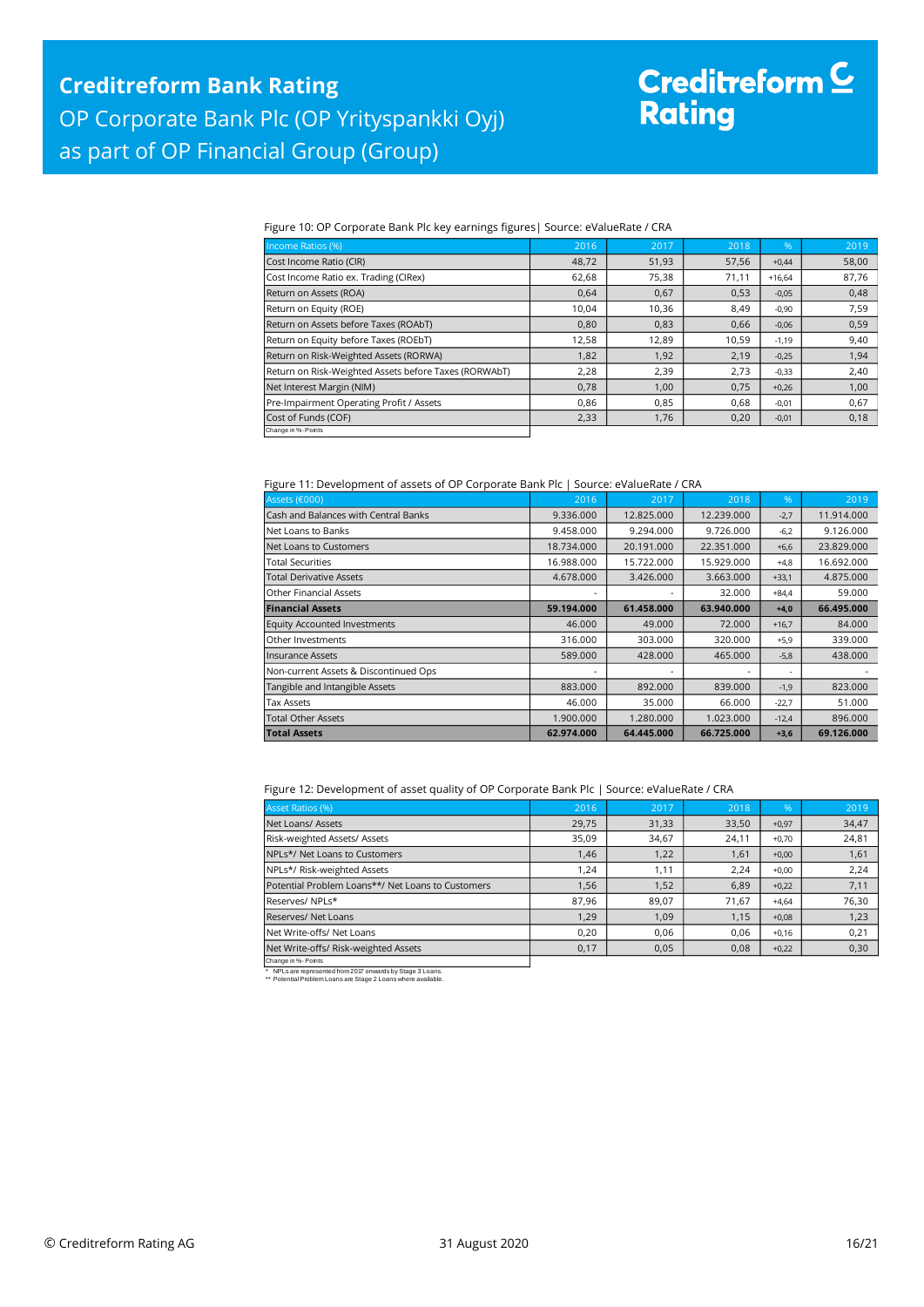# Creditreform <mark>C</mark><br>Rating

Figure 13: Development of refinancing and capital adequacy of OP Corporate Bank Plc | Source: eValueRate / CRA

| Liabilities (€000)                         | 2016       | 2017       | 2018       | $\%$    | 2019       |
|--------------------------------------------|------------|------------|------------|---------|------------|
| <b>Total Deposits from Banks</b>           | 10.332.000 | 14.035.000 | 14.874.000 | $+3,1$  | 15.334.000 |
| <b>Total Deposits from Customers</b>       | 11.028.000 | 11.189.000 | 11.531.000 | $-3,7$  | 11.103.000 |
| <b>Total Debt</b>                          | 21.418.000 | 18.338.000 | 21.820.000 | $+10,9$ | 24.200.000 |
| Derivative Liabilities                     | 4.398.000  | 3.216.000  | 3.287.000  | $+18,1$ | 3.882.000  |
| Securities Sold, not yet Purchased         |            |            |            |         |            |
| Other Financial Liabilities                | 5.150.000  | 7.648.000  | 5.592.000  | $-21,3$ | 4.400.000  |
| <b>Total Financial Liabilities</b>         | 52.326.000 | 54.426.000 | 57.104.000 | $+3,2$  | 58.919.000 |
| Insurance Liabilities                      | 3.067.000  | 3.206.000  | 3.215.000  | $+2,8$  | 3.304.000  |
| Non-current Liabilities & Discontinued Ops |            |            |            |         |            |
| <b>Tax Liabilities</b>                     | 405.000    | 420.000    | 421.000    | $+7,4$  | 452.000    |
| Provisions                                 |            | 12.000     | 12.000     | $+66,7$ | 20.000     |
| <b>Total Other Liabilities</b>             | 3.171.000  | 2.232.000  | 1.826.000  | $+12,7$ | 2.057.000  |
| <b>Total Liabilities</b>                   | 58.969.000 | 60.296.000 | 62.578.000 | $+3,5$  | 64.752.000 |
| <b>Total Equity</b>                        | 4.005.000  | 4.149.000  | 4.147.000  | $+5,5$  | 4.374.000  |
| <b>Total Liabilities and Equity</b>        | 62.974.000 | 64.445.000 | 66.725.000 | $+3,6$  | 69.126.000 |

Figure 14: Development of capital ratios of OP Corporate Bank Plc | Source: eValueRate / CRA

| Capital Ratios (%)                                  | 2016  | 2017  | 2018  | %       | 2019  |
|-----------------------------------------------------|-------|-------|-------|---------|-------|
| Total Equity/ Total Assets                          | 6,36  | 6.44  | 6,22  | $+0,11$ | 6,33  |
| Leverage Ratio                                      | -     |       |       |         |       |
| Fully Loaded: Common Equity Tier 1 Ratio (CET1)     | 14.90 | 16.00 | 15,10 | $-0,20$ | 14,90 |
| Fully Loaded: Tier 1 Ratio (CET1 + AT1)             | 14.90 | 16.00 | 15.10 | $-0.20$ | 14.90 |
| Fully Loaded: Total Capital Ratio (CET1 + AT1 + T2) | 20,30 | 20,80 | 19.10 | $-1,00$ | 18,10 |
| Change in %- Points                                 |       |       |       |         |       |

Figure 15: Development of liquidity of OP Corporate Bank Plc | Source: eValueRate / CRA

| Liquidity (%)                                       | 2016                     | 2017   | 2018   | %        | 2019   |
|-----------------------------------------------------|--------------------------|--------|--------|----------|--------|
| Net Loans/ Deposits (LTD)                           | 169.88                   | 180,45 | 193.83 | $+20.78$ | 214,62 |
| Interbank Ratio                                     | 91.54                    | 66.22  | 65.39  | $-5.87$  | 59,51  |
| Liquidity Coverage Ratio                            | $\overline{\phantom{0}}$ | 123,00 | 143.00 | $-2,00$  | 141,00 |
| Customer Deposits / Total Funding (excl. Derivates) | 20.21                    | 19.60  | 19.45  | $-1.21$  | 18,24  |
| Net Stable Funding Ratio (NSFR)                     | $\overline{\phantom{0}}$ |        | 111.00 | $+1,00$  | 112,00 |
| Change in %-Points                                  |                          |        |        |          |        |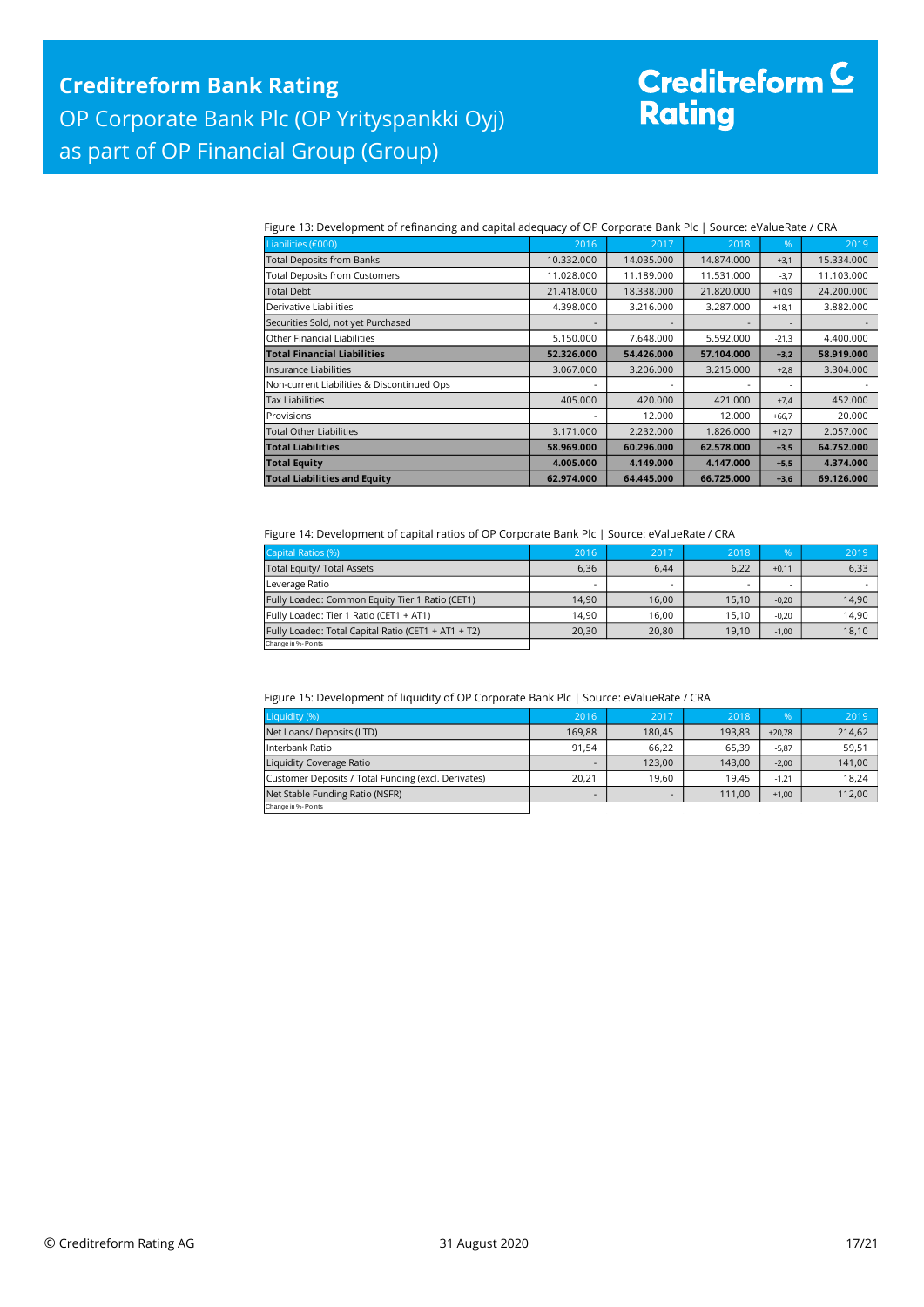#### **Regulatory**

Creditreform Rating AG was neither commissioned by the rating object nor by any other third party for the rating. The analysis took place on a voluntary basis by Creditreform Rating AG and is to be described in the regulatory sense as an unsolicited rating. The following scheme clarifies the level of participation of the rated entity (rating object):

| Unsolicited Credit Rating                              |    |  |
|--------------------------------------------------------|----|--|
| With Rated Entity or Related Third Party Participation | No |  |
| With Access to Internal Documents                      | No |  |
| With Access to Management                              | N٥ |  |

The rating is based on publicly available information and internal evaluation methods for the rated bank. The quantitative analysis is based mainly on the latest annual accounts, interim reports, other investor relations information of the bank, and calculated key figures by eValueRate / CRA. Subject to a peer group analysis were 64 competing institutes.

The information and documents processed met the requirements of the rating system of Creditreform Rating AG as published on the website www.creditreform-rating.de. The rating was carried out on the basis of the rating methodology fo[r bank ratings as \(Version 2.0\),](https://www.creditreform-rating.de/en/about-us/regulatory-requirements.html?file=files/content/downloads/Externes%20Rating/Regulatorische%20Anforderungen/EN/Ratingmethodiken%20EN/Rating%20Methodology%20Bank%20Ratings%20v2.0.pdf) the methodology for the [rating of bank capital and unsecured debt instruments \(Version 2.0\)](https://www.creditreform-rating.de/en/about-us/regulatory-requirements.html?file=files/content/downloads/Externes%20Rating/Regulatorische%20Anforderungen/EN/Ratingmethodiken%20EN/Bank%20Capital%20and%20Unsecured%20Debt%20Instruments%20Methodology.pdf) as well as the rating methodology for [Environmental, Social and Governance Score for Banks \(Version 1.0\)](https://www.creditreform-rating.de/en/about-us/regulatory-requirements.html?file=files/content/downloads/Externes%20Rating/Regulatorische%20Anforderungen/EN/Ratingmethodiken%20EN/Rating%20Methodology%20ESG%20v1.0.pdf) in conjunction with Creditreform's basic documen[t Rating Criteria and Definitions \(Version 1.3\).](https://www.creditreform-rating.de/en/about-us/regulatory-requirements.html?file=files/content/downloads/Externes%20Rating/Regulatorische%20Anforderungen/EN/Ratingmethodiken%20EN/CRAG%20Rating%20Criteria%20and%20Definitions.pdf)

The complete presentation of the rating methodologies used by Creditreform Rating AG and the basic document Rating Criteria and Definitions (Version 1.3) are published on our homepage:

#### <https://www.creditreform-rating.de/en/about-us/regulatory-requirements.html>

On 31 August 2020, the rating was presented by the analysts to the rating committee and adopted in a resolution.

The rating result was communicated to OP Financial Group and the rated member institutes, and the preliminary rating report was made available to the bank. There was no change in the rating score.

The rating is valid until withdrawal and is subject to monitoring from the rating date (see cover page). The rating will be comprehensively reviewed at least once every year. Within this period, the rating can be updated.

In 2011 Creditreform Rating AG was registered within the European Union according to EU Regulation 1060/2009 (CRA-Regulation). Based on the registration Creditreform Rating AG (CRA) is allowed to issue credit ratings within the EU and is bound to comply with the provisions of the CRA-Regulation.

#### **Conflict of Interests**

No conflicts of interest were identified during the rating process that might influence the analyses and judgements of the rating analysts involved or any other natural person whose services are placed at the disposal or under the control of Creditreform Rating AG and who are directly involved in credit rating activities or approving credit ratings and rating outlooks.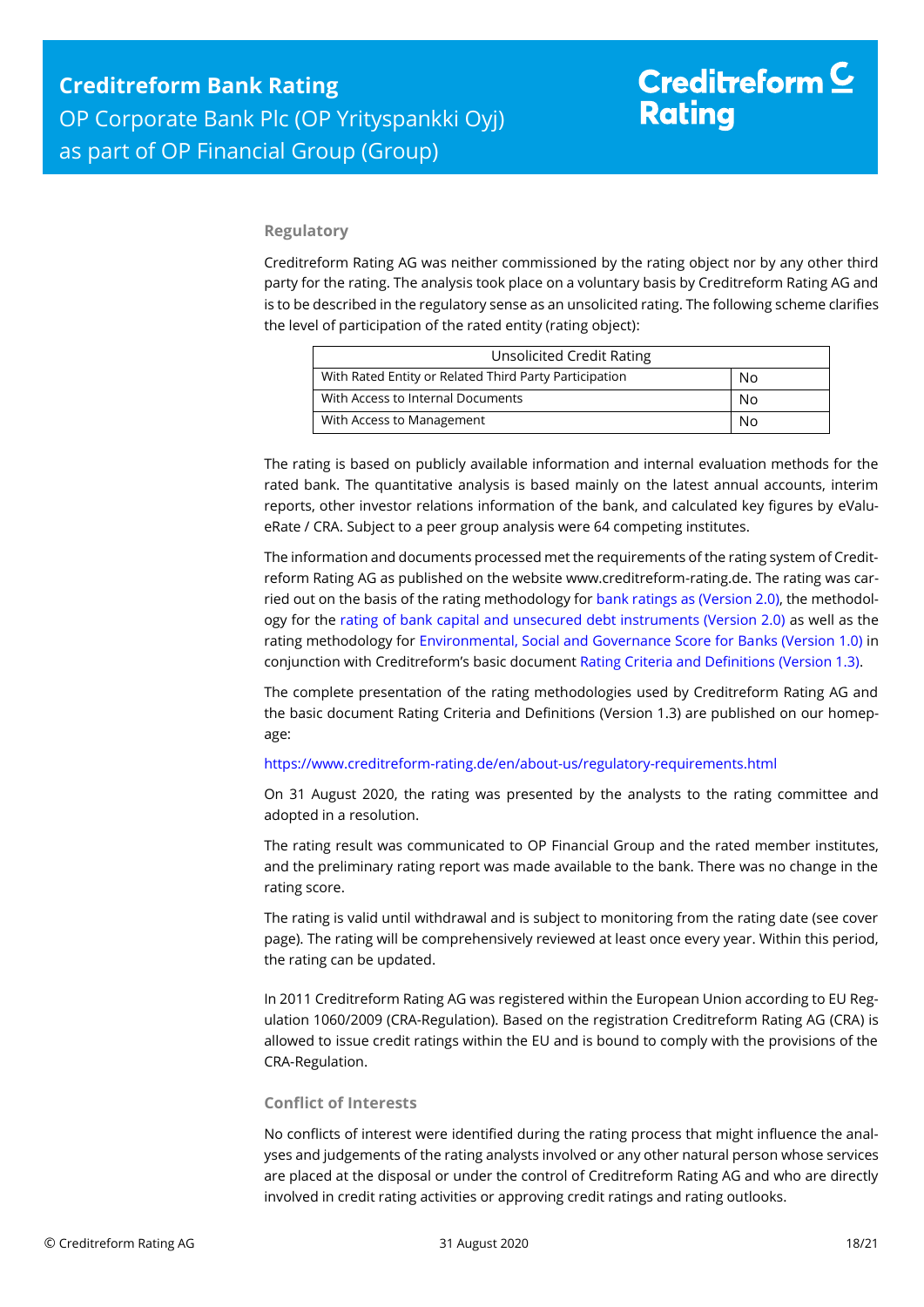## Creditreform  $C$ **Rating**

In case of providing ancillary services to the rated entity, CRA will disclose all ancillary services in the credit rating report.

**Rules on the Presentation of Credit Ratings and Rating Outlooks**

The approval of credit ratings and rating outlooks follows our internal policies and procedures. In line with our policy "Rating Committee," all credit ratings and rating outlooks are approved by a rating committee based on the principle of unanimity.

To prepare this credit rating, CRA has used following substantially material sources:

- 1. Aggregated data base by eValueRate
- 2. Annual Report and interim reports
- 3. Investors relations information and other publications
- 4. Website of the rated bank
- 5. Public and internal market analyses
- 6. Internet research

There are no other attributes and limitations of the credit rating or rating outlook other than displayed on the CRA website. Furthermore CRA considers satisfactory the quality and extent of information available on the rated entity. In regard to the rated entity Creditreform Rating AG regarded available historical data as sufficient.

Between the disclosure of the credit rating to the rated entity and the public disclosure no amendments were made to the credit rating.

The "Basic data" information card indicates the principal methodology or version of methodology that was used in determining the rating, with a reference to its comprehensive description.

In case where the credit rating is based on more than one methodology or where reference only to the principal methodology might cause investors to overlook other important aspects of the credit rating, including any significant adjustments and deviations, Creditreform Rating AG explains this fact in the credit rating and indicates how the different methodologies or these other aspects are taken into account in the credit rating. This information is integrated in the credit rating report.

The meaning of each rating category, the definition of default or recovery and any appropriate risk warning, including a sensitivity analysis of the relevant key rating assumptions, such as mathematical or correlation assumptions, accompanied by worst-case scenario credit ratings as well as best-case scenario credit ratings are explained in mentioned methodologies and / or in the credit rating report.

The date at which the credit rating was released for distribution for the first time and when it was last updated including any rating outlooks is indicated clearly and prominently in the "Basic data" card as a "Rating action"; first release is indicated as "initial rating", other updates are indicated as an "update", "upgrade or downgrade", "not rated", "confirmed", "selective default" or "default".

In the case of a rating outlook, the time horizon is provided during which a change in the credit rating is expected. This information is available within "Basic data" information card.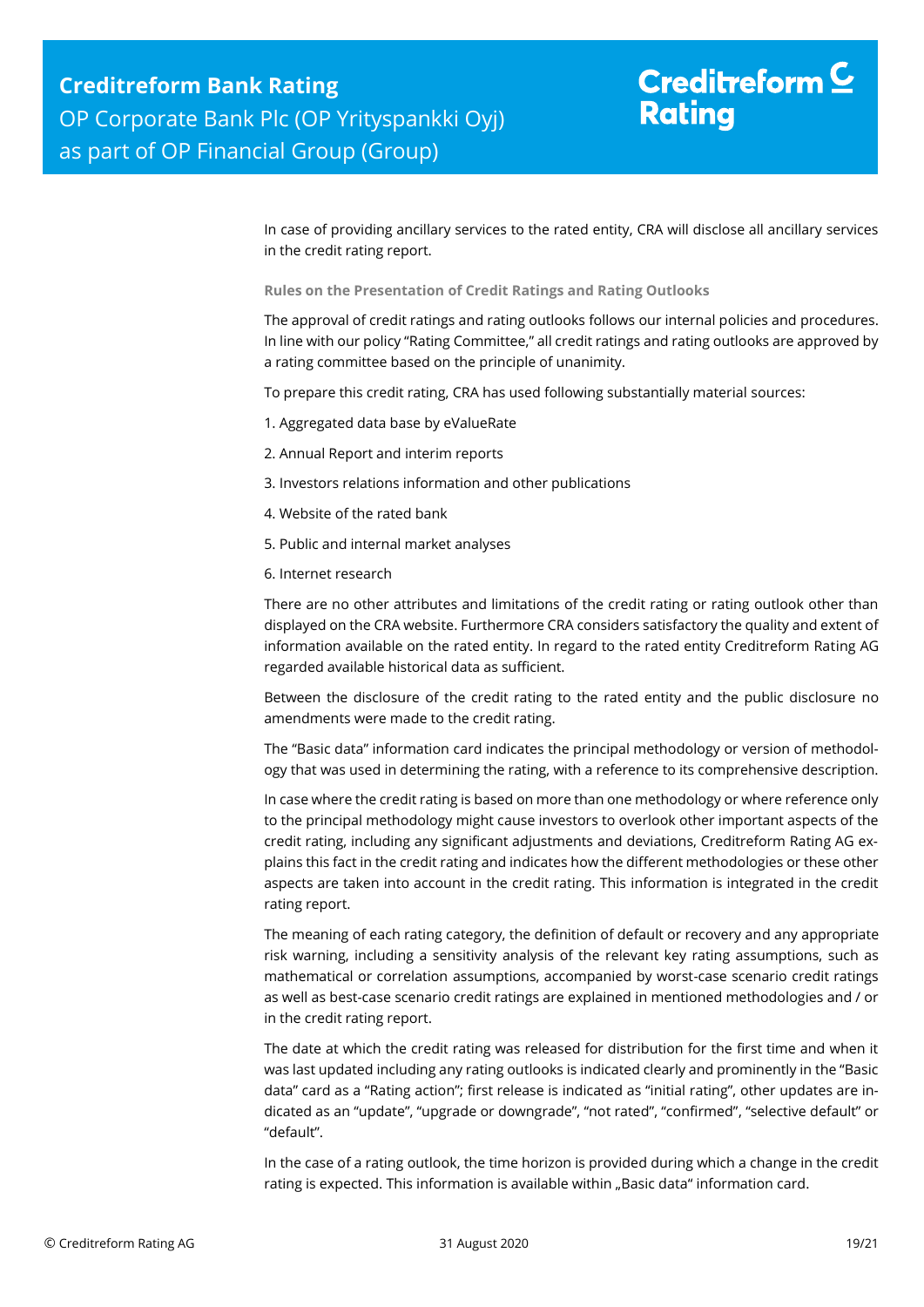# Creditreform  $\mathsf{\underline{C}}$ **Rating**

In accordance to Article 11 (2) EU-Regulation (EC) No 1060/2009 registered or certified credit rating agency shall make available in a central repository established by ESMA information on its historical performance data, including the ratings transition frequency, and information about credit ratings issued in the past and on their changes. Requested data are available at the ESMA website: https://cerep.esma.europa.eu/cerep-web/statistics/defaults.xhtml.

An explanatory statement of the meaning of Creditreform's default rates are available in the credit rating methodologies disclosed on the website.

#### **Disclaimer**

Any rating performed by Creditreform Rating AG is subject to the Creditreform Rating AG Code of Conduct which has been published on the web pages of Creditreform Rating AG. In this Code of Conduct, Creditreform Rating AG commits itself – systematically and with due diligence – to establish its independent and objective opinion as to the sustainability, risks and opportunities concerning the enterprise or the issue under review.

Future events are uncertain, and forecasts are necessarily based on assessments and assumptions. This rating is therefore no statement of fact, but an opinion. For this reason, Creditreform Rating AG cannot be held liable for the consequences of decisions made on the basis of any of their ratings. Neither should these ratings be construed as recommendations for investors, buyers or sellers. They should only be used by market participants (entrepreneurs, bankers, investors etc.) as one factor among others when arriving at corporate or investment decisions. Ratings are not meant to be used as substitutes for one's own research, inquiries and assessments.

We have assumed that the documents and information made available to us by the client are complete and accurate and that the copies provided to us represent the full and unchanged contents of the original documents. Creditreform Rating AG assumes no responsibility for the true and fair representation of the original information.

This report is protected by copyright. Any commercial use is prohibited without prior written permission from Creditreform Rating AG. Only the full report may be published in order to prevent distortion of the report's overall assessment. Excerpts may only be used with the express consent of Creditreform Rating AG. Publication of the report without the consent of Creditreform Rating AG is prohibited. Only ratings published on the Creditreform Rating AG web pages remain valid.

Creditreform Rating AG